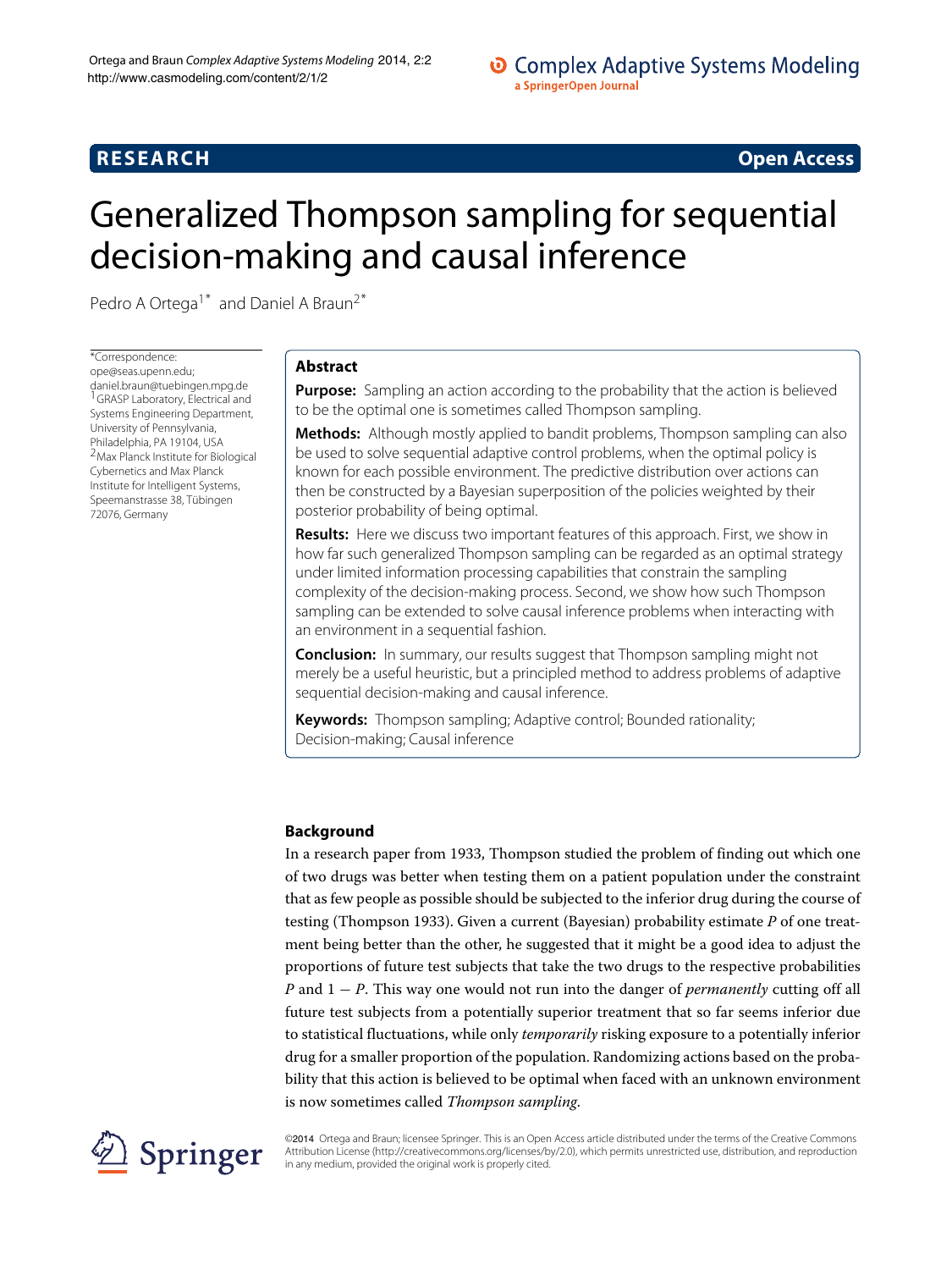Today, Thompson's problem is generally thought of as a *bandit problem* that consists in determining which lever to pull at which point in time when facing a set of one-armed slot machines, each one having an unknown distribution over a reward variable (Russell and Norvig [1995;](#page-21-1) Sutton and Barto [1998\)](#page-21-2). In the case of known prior probabilities and geometrically discounted future rewards, Gittins [\(1979\)](#page-20-0) provides an optimal policy for the bandit problem that maximizes the expected future cumulative discounted reward. In contrast, Thompson sampling is usually considered as a heuristic approach to solve bandit problems (Wyatt [1997;](#page-22-0) Granmo [2008,](#page-20-1) [2010;](#page-20-2) Asmuth et al. [2009;](#page-19-0) Graepel et al. [2010;](#page-20-3) Scott [2010;](#page-21-3) May and Leslie [2011;](#page-21-4) Chapelle and Li [2011;](#page-20-4) Agrawal and Goyal [2011;](#page-19-1) Granmo and Glimsdal [2013;](#page-20-5) May et al. [2012;](#page-21-5) Kaufmann et al. [2012;](#page-20-6) Russo and Roy [2013;](#page-21-6) Korda et al. [2013;](#page-20-7) Bubeck and Liu [2013\)](#page-20-8). However, the basic idea of Thompson sampling—that is, sampling actions from a mixture distribution of policies according to their probability of being optimal–can also be applied to solve more general problems in sequential adaptive control (Dearden et al. [1998;](#page-20-9) Strens [2000;](#page-21-7) Ortega and Braun [2010a,](#page-21-8) [2010b,](#page-21-9) [2012a;](#page-21-10) Braun and Ortega [2010;](#page-20-10) Osband and Russo [2013;](#page-21-11) Cao and Ray [2012;](#page-20-11) Tziortziotis et al. [2013a,](#page-21-12) [2013;](#page-21-13) Dimitrakakis [2013;](#page-20-12) Dimitrakakis and Tziortziotis [2013;](#page-20-13) Mellor and Shapiro [2013\)](#page-21-14).

In this paper, our aim is to discuss some of the basic properties of Thompson sampling as a modeling approach. In particular, we want to argue that

- 1. Thompson sampling can be considered as an application of Bayes' rule for acting where actions are treated as causally intervened random variables within the framework of statistical causality.
- 2. Thompson sampling can be considered as a form of optimal adaptive control under bounded rationality where limited information processing capabilities are modeled by entropic search costs.
- 3. Thompson sampling provides a natural strategy for causal induction when interacting with an environment with unknown causal structure.

Although the third section contains an algorithmic extension to previous work (Ortega and Braun [2010a;](#page-21-8) [2010b\)](#page-21-9), it should be emphasized that the main contribution of the paper is not so much to present a novel algorithm, but to discuss basic properties of Thompson sampling, in particular how it relates to the information-theoretic bounded rationality model in (Ortega and Braun [2013\)](#page-21-15), how this boundedness can be interpreted in terms of sampling complexity, and how this method can be applied to solve problems of causal inference.

The paper is structured as follows. In Section ["Problem statement"](#page-1-0) we clarify the problem statement and recapitulate the main result of (Ortega and Braun [2010b\)](#page-21-9). In Section ["Decision-making with limited resources"](#page-5-0) we analyze the decision-making problem faced by agents that are unable to compute the single best policy. In Section ["Causal](#page-11-0) [induction"](#page-11-0) we investigate how this approach can be applied to adaptive agents that need to discover the causal structure of their environment. Finally, we discuss the significance of these results in Section ["Discussion"](#page-13-0).

# **Methods**

#### <span id="page-1-0"></span>**Problem statement**

In an adaptive control problem a decision-maker faces an environment  $Q_{\theta}$  drawn from a set of potential environments  $Q = \{Q_{\theta} | \theta \in \Theta\}$ . In general  $\theta$  could be a continuous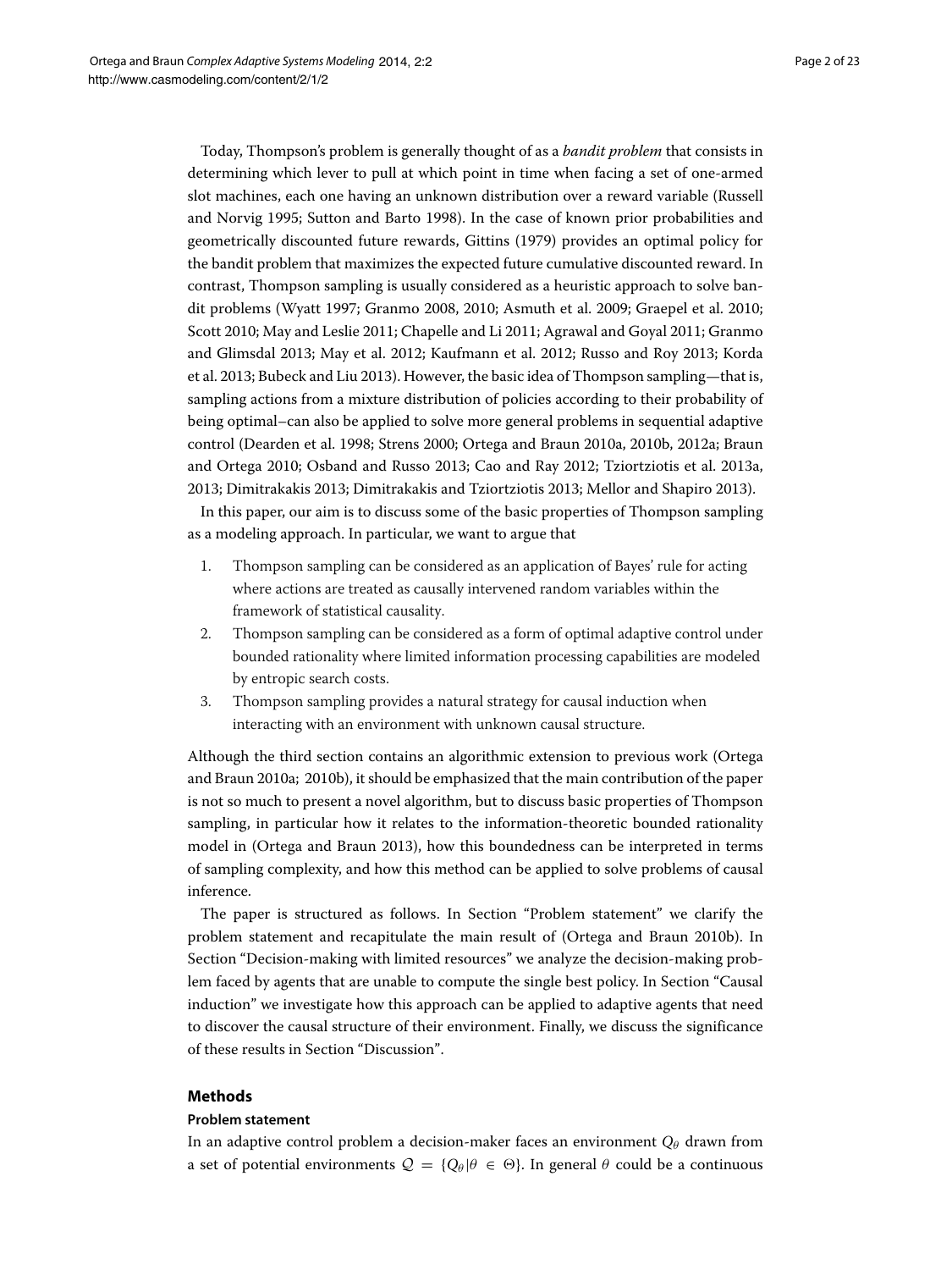variable, but we restrict our exposition to the discrete case. Each environment  $Q_{\theta}$  can be characterized by a set of conditional distributions  $Q(o_t | \theta, a_{\leq t}, o_{\leq t})$  that indicate the probability of observing  $o_t$  given past observations  $o_{< t} = o_1 \dots o_{t-1}$  and past actions  $a_{\leq t} = a_1 \dots a_t$ . This class of environments is very general, and it encompasses multiarmed bandits, (partially observable) Markov decision processes and others –compare Chapter 3 (Legg [2008\)](#page-20-14). To allow for self-optimizing agents, the environment is typically assumed to be ergodic, so agents can recover from their mistakes –compare Section 3.5 (Legg [2008\)](#page-20-14). The decision-maker has perfectly fitting prediction models  $P(o_t | \theta, a_{\leq t}, o_{\leq t}) = Q(o_t | \theta, a_{\leq t}, o_{\leq t})$ , but is uncertain about  $\theta$ . The uncertainty about  $\theta$ can be represented by a prior distribution  $P(\theta)$ . The interaction proceeds as follows. First an environment  $\theta$  is sampled from  $P(\theta)$ . The agent picks an action  $a_0$  and receives an observation  $o_0$ , to which the agent responds with  $a_1$  and receives observation  $o_1$  etc. The agent's policy can be described by a set of conditional distributions  $P(a_t|o_{< t}, a_{< t})$ .

#### **Problem statement: decision-theory**

In order to solve the problem within the framework of maximum expected utility theory, one requires

- a prior  $P(\theta)$  over possible environments  $Q_{\theta}$
- a class of prediction models  $P(o_t | \theta, a_{\leq t}, o_{\leq t})$
- a utility function  $U(o_{\leq T}, a_{\leq T})$ .

Then one can reduce the problem of the unknown environment to a problem with known environment. Such a "known" environment can be created from the set of possible environments by marginalizing over the parameter of the possible environments, thus, obtaining the Bayesian mixture distribution, where

<span id="page-2-0"></span>
$$
P(o_t|o_{< t}, a_{\leq t}) = \sum_{\theta} P(\theta|o_{< t}, a_{\leq t}) P(o_t|\theta, o_{< t}, a_{\leq t}). \tag{1}
$$

The adaptive control problem is then solved by finding the optimal policy  $p(a_t|a_{$  $\delta(a_t - a_t^*)$ , where

<span id="page-2-1"></span>
$$
a_t^* = \underset{a_t}{\arg \max} \sum_{o_t} P(o_t | o_{< t}, a_{\leq t}) \max_{a_{t+1}} \sum_{o_{t+1}} P(o_{t+1} | o_{\leq t}, a_{\leq t+1}) \cdots
$$

$$
\cdots \max_{a_T} \sum_{o_T} P(o_T | o_{< T}, a_{\leq T}) U(o_{\leq T}, a_{\leq T}) \tag{2}
$$

maximizes the expected utility under the mixture distribution (Hutter [2004\)](#page-20-15). Equations [\(1\)](#page-2-0) and [\(2\)](#page-2-1) define a Bayesian adaptive control problem (Martin [1967;](#page-21-16) Duff [2002\)](#page-20-16). This problem formulation becomes quickly intractable, as the number of reachable information states grows exponentially in the time horizon (Duff [2002\)](#page-20-16).

#### **Problem statement: probability theory & statistical causality**

Ignoring the notion of utility for a moment and treating actions purely as (causally intervened) random variables (Pearl [2000\)](#page-21-17), one could think of another kind of adaptive control problem that is defined entirely in probabilistic and causal terms. This requires the following ingredients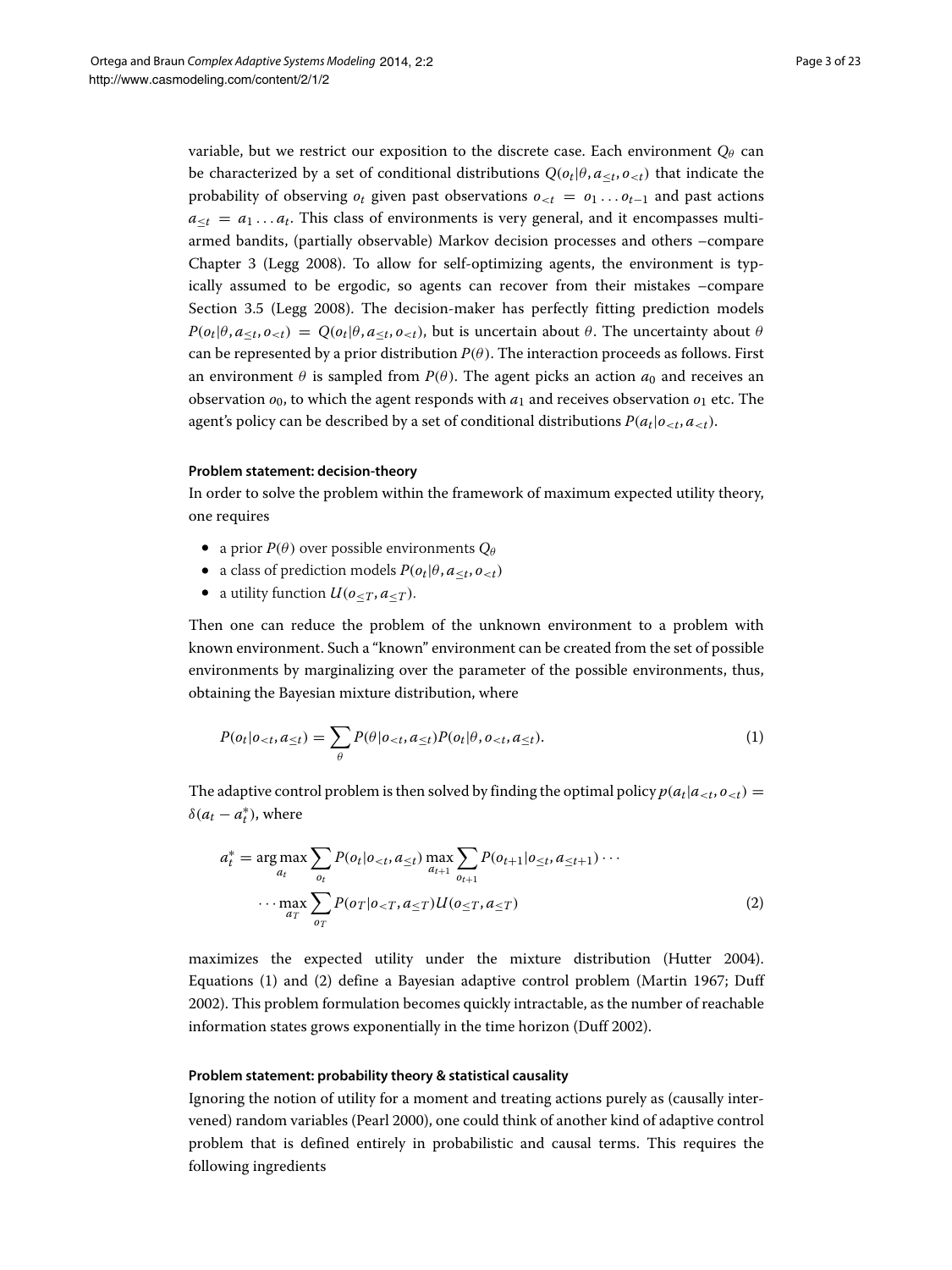- a prior  $P(\theta)$  over possible environments  $Q_{\theta}$
- a class of prediction models  $P(o_t | \theta, a_{\leq t}, o_{\leq t})$
- a class of policy models  $P(a_t | \theta, a_{\le t}, o_{\le t})$

such that for every possible environment indexed by  $\theta$  there is a perfectly fitting predictor  $P(o_t | \theta, a_{\leq t}, o_{\leq t}) = Q_\theta(o_t | a_{\leq t}, o_{\leq t})$  and a desirable custom-built<sup>a</sup> policy  $P(a_t | \theta, a_{. The problem statement is: What is the next action  $a_t$  given the uncer$ tainty over  $\theta$  and given the history of previous actions  $\hat{a}_{< t}$  and previous observations  $o_{\leq t}$ ? As for any random variable, answering this question for the random variable *at* simply requires computing the predictive distribution conditioned on the past, that is

<span id="page-3-0"></span>
$$
P(a_t|\hat{a}_{\n(3)
$$

As there can be only one action at any one time, single actions can be obtained as samples from  $P(a_t|\hat{a}_{. Importantly, sampling from  $P(a_t|\hat{a}_{ is equivalent to$$ first sampling a random belief  $\theta$  from the posterior  $P(\theta|\hat{a}_{\leq t}, o_{\leq t})$  and then sampling an action from  $P(a_t|\theta, \hat{a}_{\leq t}, o_{\leq t})$ . This componentwise sampling from a mixture distribution is known as *hierarchical sampling* and corresponds here to a generalized Thompson sampling procedure, where first a random belief is sampled and then the associated policy with respect to this belief is executed. If we assume now that each of the custom-built policies is optimal in their respective environments, we effectively select an action according to the probability that it is the optimal action, because we first sample the environment *θ* according to its posterior probability of being the true environment and then we perform the policy that is optimal in that environment. The question is how this problem formulation can be reconciled with a decision-theoretic problem statement that involves utilities. This is the topic of Section ["Decision-making with limited resources"](#page-5-0).

#### **Statistical causality**

While both actions and observations are treated as random variables in [\(3\)](#page-3-0), there is an important difference between actions and observations. Observations are produced by the environment and can be used to update the agent's state of knowledge about the environment. In contrast, actions are set by the agent itself and hence they do not provide information about the environment. This distinction becomes crucial when conditioning on the history of actions and observations. The theory that deals with the distinction between exogenous and endogenous information is *statistical causality* (Pearl [2000;](#page-21-17) Glymour et al. [2000\)](#page-20-17).

# *What is a causal intervention?*

A typical example for causal intervention is the manipulation of a barometer (Pearl [2000\)](#page-21-17). In a barometer the atmospheric pressure changes the height of the mercury: if it rises, we expect good weather; and if it drops rapidly, we expect rain. A simple Bayesian model captures this relation:

$$
P(w|b) = \frac{P(b|w)P(w)}{P(b)},
$$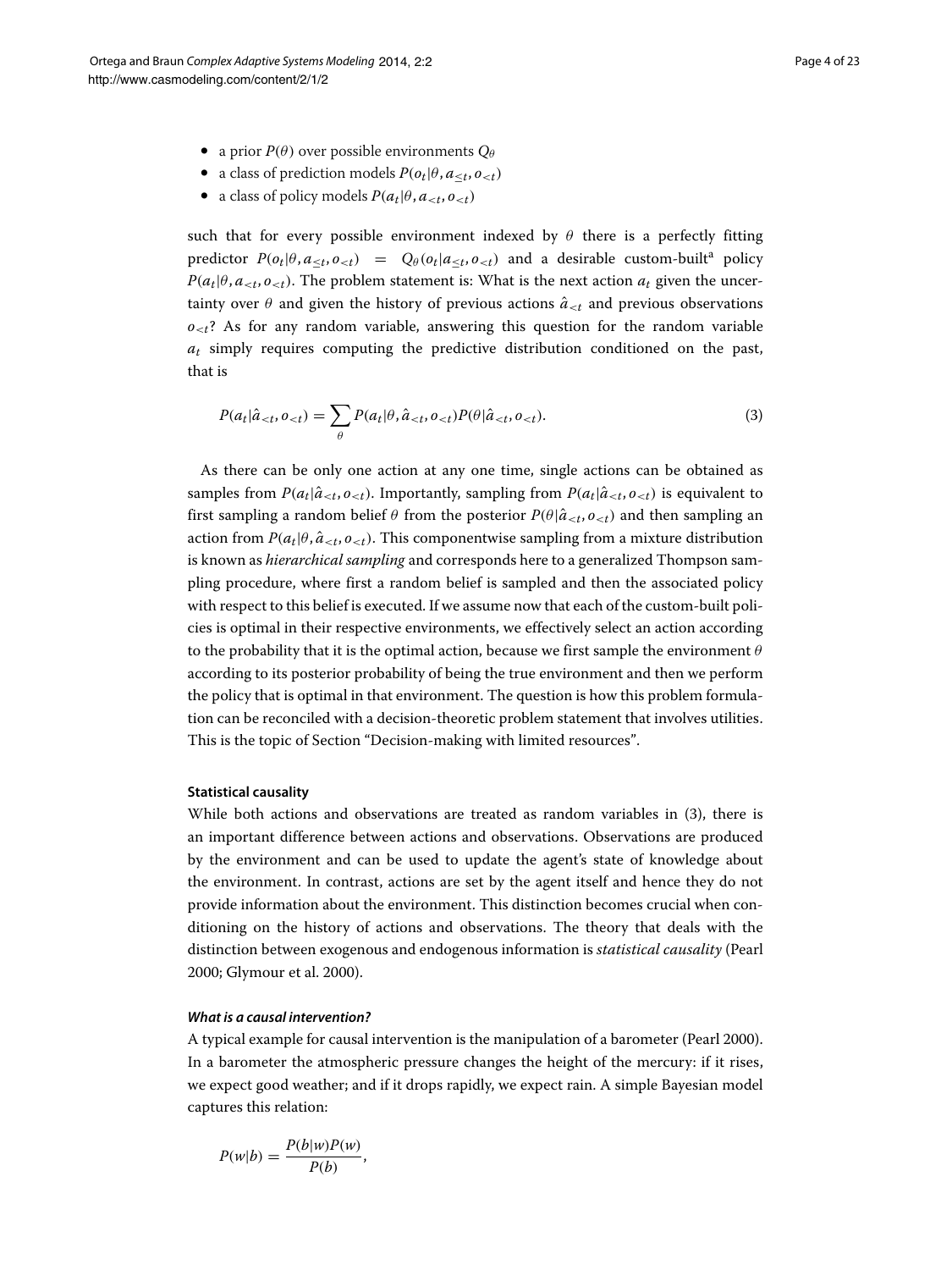where *w* and *b* are the weather and the Barometer variables respectively, *P(w)* is the prior probability of the weather (e.g. good or bad) and *P(b*|*w)* is the likelihood of the barometer change given the weather. The posterior  $P(w|b)$  allows us to infer the weather from the barometer reading.

Now, imagine you decide to change the level of the mercury yourself, say (using a bit of imagination) by means of a pressurizing device. Now, *you* set the value of the random variable—and intuition tells us that we cannot predict the weather anymore from the barometer reading. Apparently, our previous Bayesian model is useless now. This shouldn't come as a surprise, as our intervention effectively changed the relation between the barometer and the weather.

Mathematically, we can model the causal relationship between different random variables by a particular factorization of the joint probability distribution into conditional probabilities reflecting generative mechanisms, *where causes are in the conditional and effects in the argument*. In our example the weather causes the barometer to rise and fall and not the other way around, that is in causal terms we have  $P(b, w)$  =  $P(b|w)P(w)$  and not  $P(b,w) = P(w|b)P(b)$ , even though in purely probabilistic terms the two factorizations are of course equivalent. The causal factorization becomes important when modifying the causal relationships by intervention, as in our example. Manipulating the barometer setting directly severs the causal between weather and barometer. Consequently, we have to modify our joint probability distribution from  $P(b, w)$  to

 $P(b, w) = \delta(b)P(w)$ ,

that is, where  $P(b|w)$ , viewed as a generative mechanism, has been replaced by  $\delta(b)$ , thereby rendering the two random variables independent. The hat-notation (due to (Pearl [2000\)](#page-21-17)) is just a shorthand referring to this particular transformation of the probability distribution. When we evaluate the posterior under the intervention b, we get

$$
P(w|\hat{b}) = \frac{P(w, \hat{b})}{\sum_{w} P(w, \hat{b})} = \frac{1 \cdot P(w)}{1} = P(w).
$$

In other words, we don't gain knowledge about the weather—as expected. Notice that intervening the alternative factorization,  $P(b, w) = \delta(b)P(w|b)$ , would give a different result that is inconsistent with our causal story: we have assumed that the mercury level of the barometer depends functionally on the weather, and not the other way around. The reason for this special treatment of actions is that when we set the value of a random variable ourselves, we change Nature's probability law.

#### *Causal interventions in Thompson sampling*

To calculate the effect of an intervention, the causal model has to be known, that is the unique factorization of the joint distribution into conditional probabilities matching the causal dependencies over the random variables. In our case, the causal dependencies are straightforward: first, the environment secretly chooses a true parameter  $\theta^* \in \Theta$ , and then the interactions  $a_1$ ,  $o_1$ ,  $a_2$ ,  $o_2$ ,  $\dots$  follow chronologically. This causal model allows us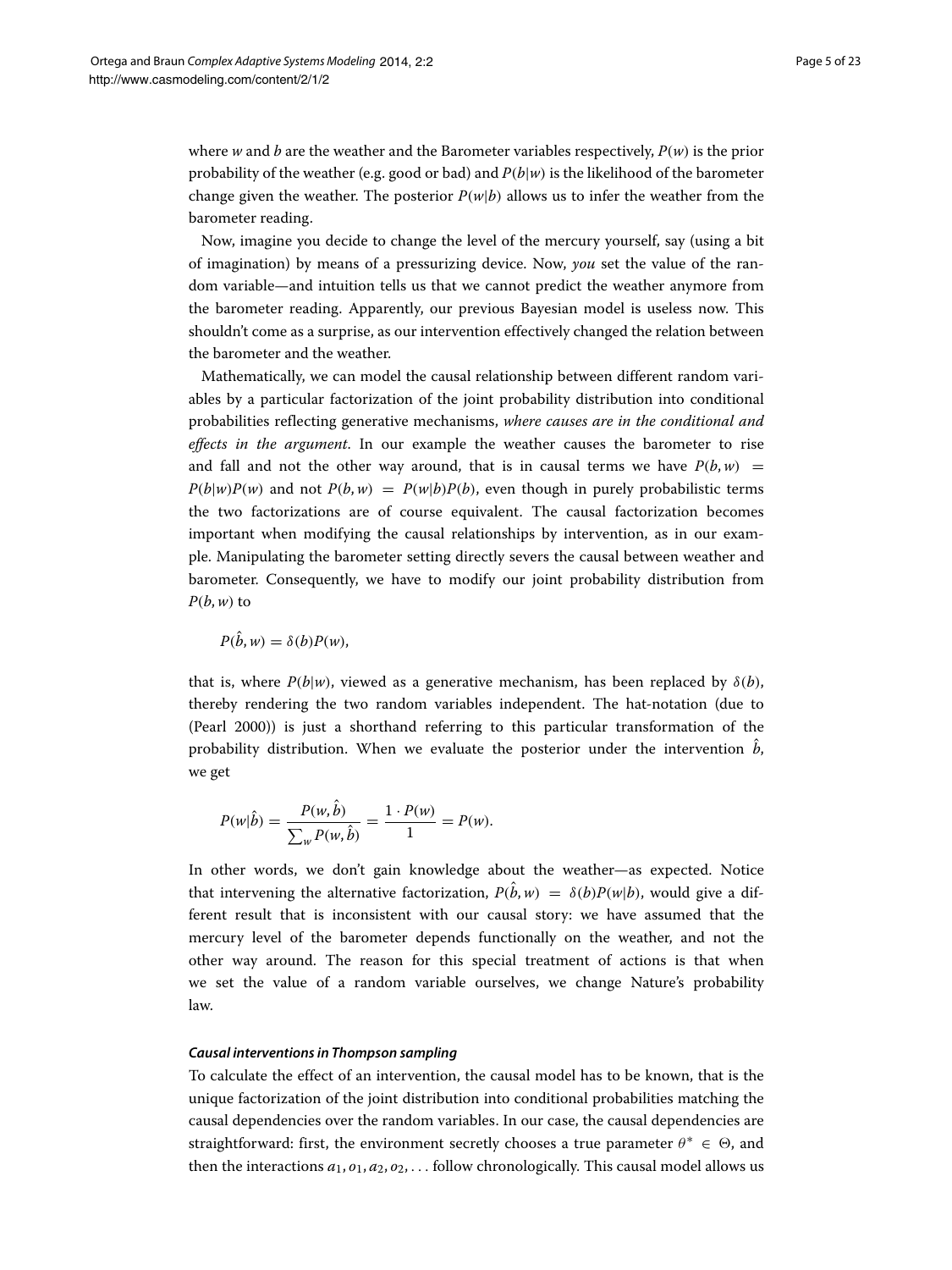to study the effect of interventions in the problem statement given in [\(3\)](#page-3-0). We start by re-expressing the posterior  $P(\theta | \hat{a}_{< t}, o_{< t})$  as

<span id="page-5-1"></span>
$$
P(\theta | \hat{a}_{\n
$$
\stackrel{\text{(1)}}{=} \frac{P(\theta, \hat{a}_{\n
$$
\stackrel{\text{(2)}}{=} \frac{P(\theta) \prod_{k=1}^{t} P(\hat{a}_k | \theta, \hat{a}_{\n
$$
\stackrel{\text{(3)}}{=} \frac{P(\theta) \prod_{k=1}^{t} P(\hat{a}_k | \theta, a_{\n
$$
\stackrel{\text{(4)}}{=} \frac{P(\theta) \prod_{k=1}^{t} P(o_k | \theta, a_{\leq k}, o_{
$$
$$
$$
$$
$$

where we first expand the probabilities in terms of the joint distribution, second rewrite the joint distribution as the causal factorization, third remove the intervention tags from the intervened random variables that are in the probability conditions (Pearl's second rule of do-calculus (Pearl [2000\)](#page-21-17)), and fourth replace each conditional probability having an intervened variable in the argument by a delta function over its chosen value—compare Chapter 4.2 in (Pearl [2000\)](#page-21-17).

These equations show that beliefs are updated only using past observations, and that past actions provide no further evidence. Intuitively, the reason for this is that the agent can be surprised about his past observations and learn from them, but he cannot be surprised about his own actions chosen by himself in the past. Also, due to Pearl's second law of do-calculus (Pearl [2000\)](#page-21-17) we have

<span id="page-5-2"></span>
$$
P(a_t | \theta, \hat{a}_{\n(5)
$$

Using [\(3\)](#page-3-0), [\(4\)](#page-5-1) and [\(5\)](#page-5-2), we arrive at the desired result, that is the predictive distribution for  $a_t \in A$  given by

$$
P(a_t|\hat{a}_{\n(6)
$$

obtained only by applying probability theory and causal calculus.

# **Results**

# <span id="page-5-0"></span>**Decision-making with limited resources**

<span id="page-5-3"></span>The difference between the random belief model supposed by Thompson sampling and the standard maximum expected utility model for decision-making is highlighted by contrasting two simple decision scenarios depicted in Figure [1.](#page-6-0) The goal is to predict the outcome when throwing one of two possible biased coins. A rational decision maker places bets (shown inside speech bubbles) such that his subjective expected utility is maximized. These subjective beliefs are delimited within dotted boxes. A Thompson sampling agent first samples a random belief and then chooses the best prediction with respect to this belief.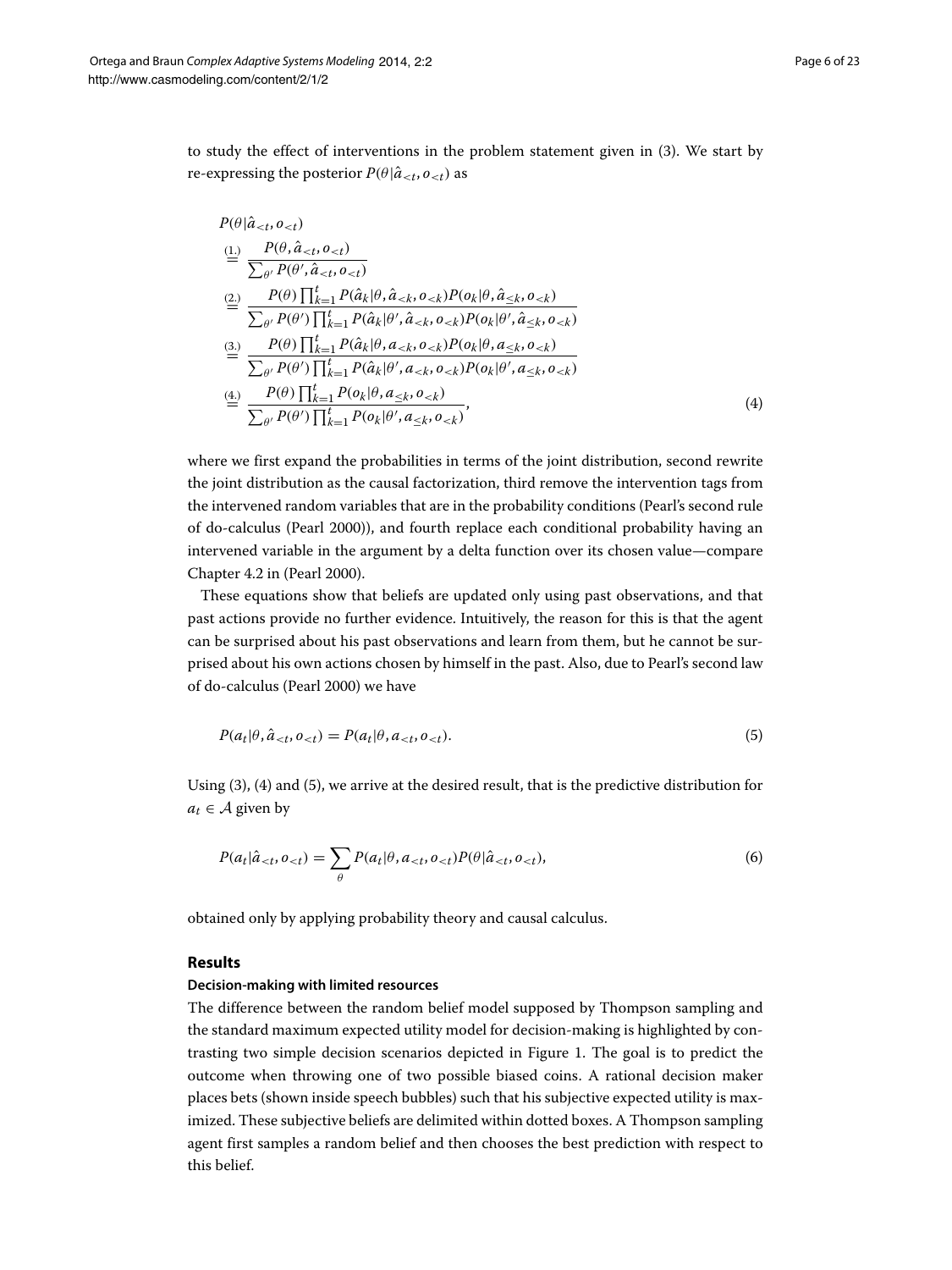<span id="page-6-0"></span>The difference between the two becomes clear by inspecting the expected utility in each case: they are

$$
\max_{P'} \sum_{\theta} P(\theta) \left\{ \sum_{o} P'(a|\theta) P(o|\theta, a) U(o) \right\},\tag{a}
$$

and 
$$
\sum_{\theta} P(\theta) \max_{P'} \left\{ \sum_{o} P'(a|\theta) P(o|\theta, a) U(o) \right\}
$$
 (b)

respectively, where the labels (a) and (b) correspond to the labels in Figure [1.](#page-6-0) Here it is clearly seen that the difference between the two lies in the order in which we apply the expectation (over the environment parameter) and the maximization operator. It should also be noted that the expected utility of (a) is an upper bound on the expected utility of (b). Yet, both cases can constitute optimal decisions depending on constraints. In (a), the decision-maker picks his action taking into account the uncertainty over the bias, while in (b), the decision-maker picks his action only after his beliefs over the coin bias are instantiated—that is, *he is optimal w.r.t. his random beliefs.* Here we consider how this optimality w.r.t. random beliefs can be considered as a form of optimal decision-making under information processing constraints.

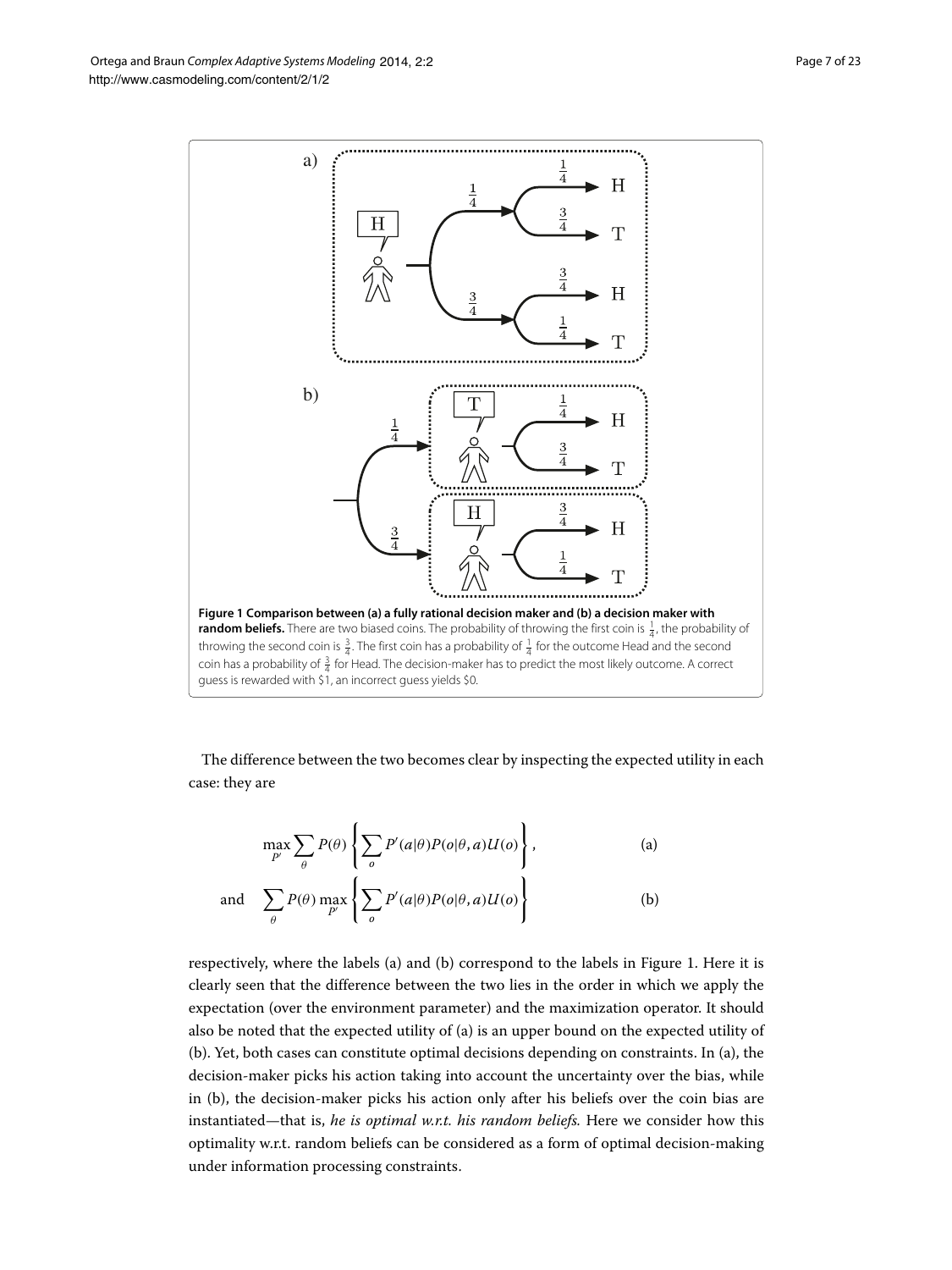#### **Modeling bounded rational decision-making**

Here we consider a particular information-theoretic model of bounded rational decisionmaking that formalizes limited information processing resources by a variational principle that trades off expected utility gains (or losses) and entropic information costs (Ortega [2011a;](#page-21-18) Ortega and Braun [2011,](#page-21-19) [2012a,](#page-21-10) [2013\)](#page-21-15). Information processing costs are usually ignored in the study of perfectly rational decision-makers. Given a choice set  $\mathcal X$ with choices  $x \in \mathcal{X}$  and utilities  $U(x)$ , a perfectly rational decision-maker would always choose the best option  $x^* = \arg \max_x U(x)$ —presupposing there is a unique maximum. In general, a bounded rational decision-maker is unable to pick out the best option with certainty, and his choice can be described by a probability distribution  $P(x)$  reflecting uncertainty. Improving the choice strategy  $P(x)$  can be understood as a costly search process.

Let us assume the initial strategy of the decision-maker can be described by a probability distribution  $P_0(x)$ . The search process for the optimum transforms this initial choice into a final choice  $P(x)$ . In case of the perfectly rational decision-maker the final choice is  $P(x) = \delta_{x,x^*}$ . In the general case of the bounded rational decision-maker the search is costly and he will not be able to afford such a stark reduction in uncertainty. Assuming that search costs are real-valued, additive and higher for rare events (Ortega and Braun [2010c\)](#page-21-20), it can be shown that the cost of the search is determined by the information distance  $D_{KL}$  between  $P_0$  and  $P$ , that is  $D_{KL} = \sum_{x} P(x) \log \frac{P(x)}{P_0(x)}$ . Both Bayesian search (Jaynes [1985\)](#page-20-18) and Koopman's random search (Stone [1998\)](#page-21-21) are compatible with these assumptions, as well as energetic costs that would have to be paid by a Maxwellian demon for reducing uncertainty in statistical physical systems (Ortega and Braun [2013\)](#page-21-15). How this information-theoretic model of search costs relates to computational resources such as space and time complexity is still an open problem (Vitanyi [2005\)](#page-22-1).

#### *Simple decisions*

The decision process is modeled as a transformation of a prior choice probability  $P_0$  into a posterior choice probability *P* by taking into account the utility gains (or losses) and the transformation costs arising from information processing, such that

$$
P = \arg \max_{\tilde{P}} \left\{ \sum_{x} \tilde{P}(x) U(x) - \frac{1}{\alpha} \sum_{x} \tilde{P}(x) \log \frac{\tilde{P}(x)}{P_0(x)} \right\},\tag{7}
$$

where the  $x \in \mathcal{X}$  are the possible outcomes,  $P_0(x)$  are their prior probablities,  $U(x)$ are their utilities. The *inverse temperature*  $\alpha > 0$  can be regarded as a rationality parameter that translates the cost of information processing measured in units of information into units of utility. If the limits in information processing capabilities are given as a constraint  $D_{KL}(P||P_0) \leq K$  with some positive constant K, then  $\alpha$  is determined as a Lagrange multiplier. The maximizing distribution  $\tilde{P} = P$  is the *equilibrium distribution*

<span id="page-7-0"></span>
$$
P(x) = \frac{1}{Z_{\alpha}} P_0(x) e^{\alpha U(x)}, \quad \text{where} \quad Z_{\alpha} = \sum_{x} P_0(x) e^{\alpha U(x)}, \tag{8}
$$

and represents the choice probabilities after deliberation—see Theorem 1.1.3 (Keller [1998\)](#page-20-19) and (Ortega and Braun [2013\)](#page-21-15) for a proof. The *value V* of the choice set X under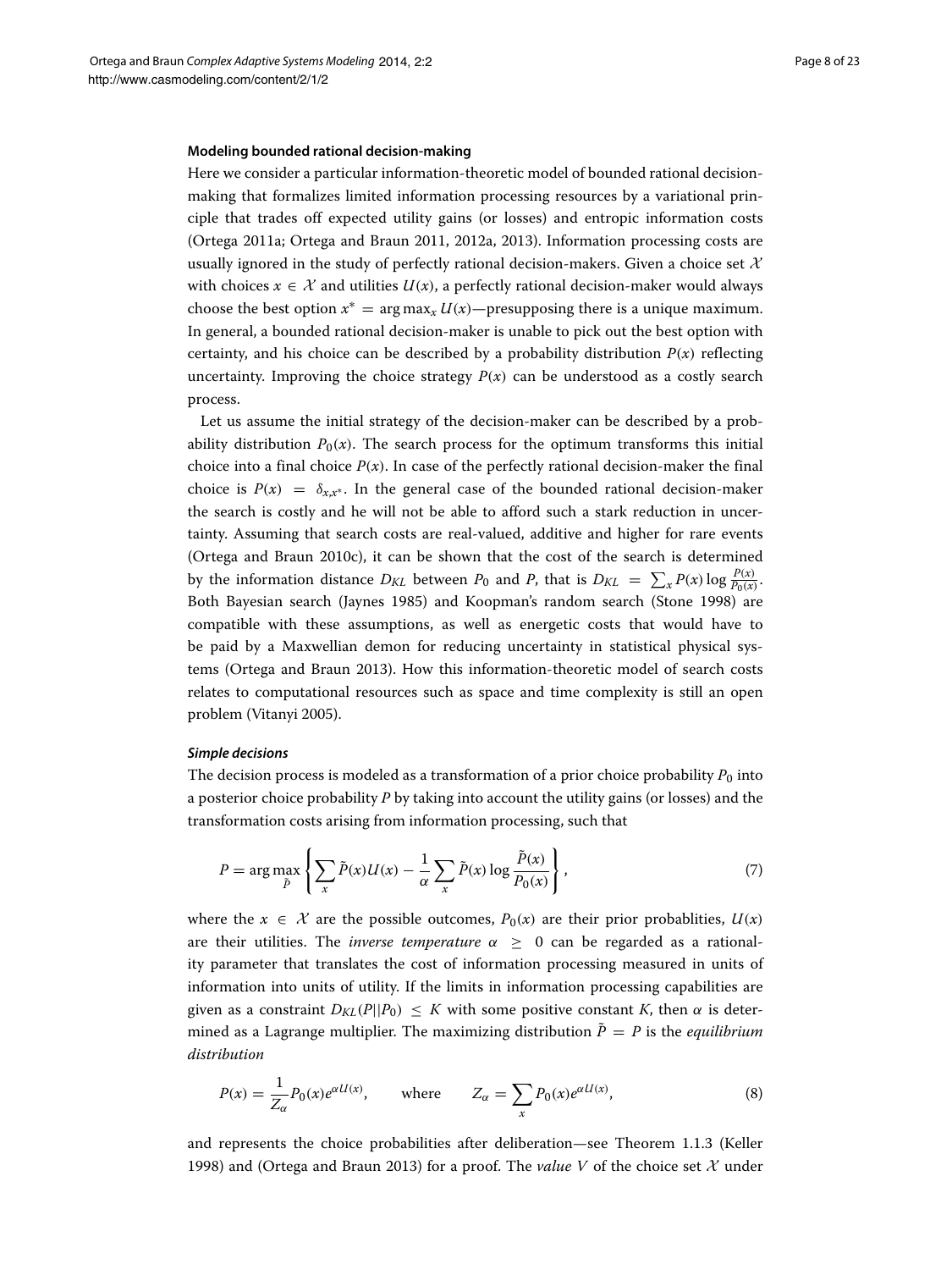choice probabilities *P* can be determined from the same variational principle

$$
V[P] = \max_{\tilde{P}} \left\{ \sum_{x} \tilde{P}(x) U(x) - \frac{1}{\alpha} \sum_{x} \tilde{P}(x) \log \frac{\tilde{P}(x)}{P_0(x)} \right\}
$$

$$
= \frac{1}{\alpha} \log \left( \sum_{x} P_0(x) e^{\alpha U(x)} \right) = \frac{1}{\alpha} \log Z_\alpha.
$$
(9)

For the two different limits of  $\alpha$ , the value and the equilibrium distribution take the asymptotic forms

$$
\alpha \to +\infty \quad \frac{1}{\alpha} \log Z_{\alpha} = \max_{x} U(x) \qquad P(x) = \mathcal{U}_{\text{max}}(x) \quad \text{(perfectly rational)}
$$
\n
$$
\alpha \to 0 \qquad \frac{1}{\alpha} \log Z_{\alpha} = \sum_{x} P_0(x) U(x) \qquad P(x) = P_0(x) \qquad \text{(irrational)}
$$

where  $U_{\text{max}}$  is the uniform distribution over the maximizing subset  $\mathcal{X}_{\text{max}} := \{x \in \mathcal{X} :$  $U(x) = \max_{x'} U(x')$ . It can be seen that a perfectly rational agent with  $\alpha \to \infty$  is able to pick out the optimal action—which is a deterministic policy in the case of a single optimum—, whereas finitely rational agents have stochastic policies with non-zero probability of picking a sub-optimal action.

The model of bounded rational decision-making also lends itself to an interpretation in terms of sampling complexity. If we use a rejection sampling scheme to obtain samples from  $p(x)$  by first sampling from  $p_0(x)$ , we can ask how many samples we will need on average from  $p_0$  to obtain one sample from  $p$ . In this scheme, we produce a sample  $x \sim$  $p_0(x)$  and then decide whether to accept or reject the sample based on the criterion

$$
u \le \frac{e^{\alpha U(x)}}{e^{\alpha T}},\tag{10}
$$

where *u* is drawn from the uniform  $U[0; 1]$  and *T* is the acceptance target value with  $T \ge \max_x U(x)$ . The equality holds for the most efficient sampler, but requires knowledge of the maximum. With this sampling scheme, the accepted samples will be distributed according to Equation [\(8\)](#page-7-0). The average number of samples needed from  $p_0$  to produce one sample of *p* is then

<span id="page-8-0"></span>
$$
\overline{\sharp\mathit{Samples}} = \frac{1}{\sum_{x} p_0(x) \frac{e^{\alpha U(x)}}{e^{\alpha T}}} = \frac{e^{\alpha T}}{Z_{\alpha}}.
$$
\n(11)

The important point about Equation [\(11\)](#page-8-0) is that the average number of samples increases with increasing rationality parameter  $\alpha$ . In fact, the average number of samples will grow exponentially for large  $\alpha$  when  $T > \max_x U(x)$ , as

$$
\frac{e^{\alpha T}}{Z_{\alpha}} \xrightarrow{\alpha \to \infty} \frac{e^{\alpha (T - U(x^*))}}{P_0(x^*)},
$$

where  $x^* = \arg \max U(x)$ . It can also be straightforwardly seen that

$$
\overline{\sharp\mathit{Samples}} \ge e^{D_{KL}(p||p_0)} = \frac{e^{\alpha \sum_{x} p(x)U(x)}}{Z_{\alpha}} \tag{12}
$$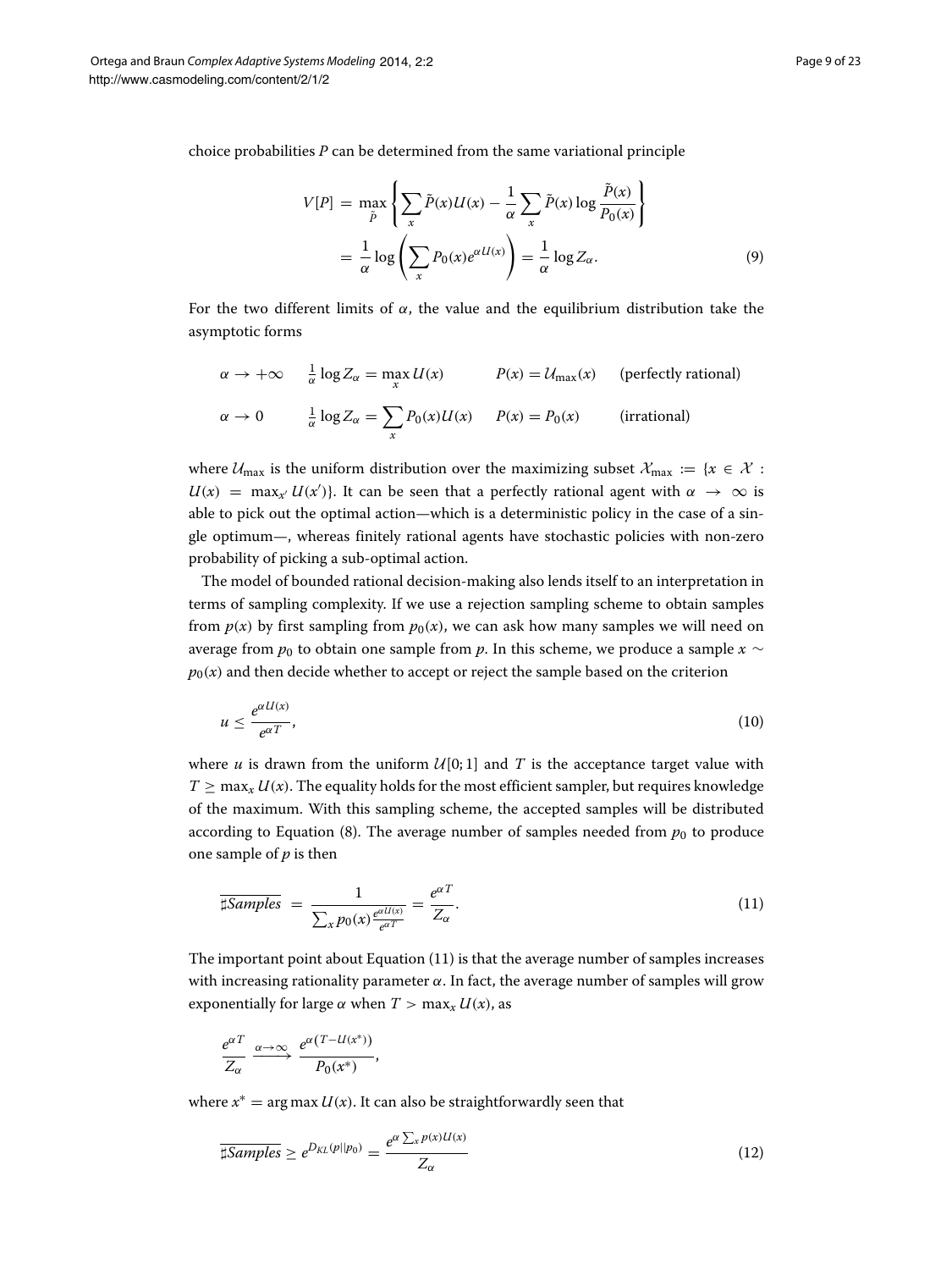because  $\sum_{x} p(x)U(x) \leq T$ , that is the exponential of the Kullback-Leibler divergence provides a lower bound on the average number of samples.

#### *Decisions in the presence of latent variables*

To model a Thompson sampling agent, we need at least a two-step decision with a variable *x* that has to be chosen by the agent, and a variable  $\theta$  that is chosen by the environ-ment. In the example described in Figure [1,](#page-6-0) the variable  $x$  is the agent's prediction for the outcome of a coin toss, the variable *θ* indicates nature's choice which one of the two coins is tossed. The agent's prediction can take on the values  $x = H$  and  $x = T$  corresponding to the outcomes Head and Tail. The variable  $\theta$  takes on the two values  $\theta = \frac{1}{4}$ and  $\theta = \frac{3}{4}$  corresponding to the biases of the two coins. The prior probability over  $\theta$ is  $p_0$   $(\theta = \frac{1}{4}) = \frac{1}{4}$  and  $p_0$   $(\theta = \frac{3}{4}) = \frac{3}{4}$ . The expected rewards for all combinations of *x* and  $\theta$  are then  $U(x = H, \theta = \frac{1}{4}) = \frac{1}{4}$ ,  $U(x = T, \theta = \frac{1}{4}) = \frac{3}{4}$ ,  $U(x = H, \theta = \frac{3}{4}) = \frac{3}{4}$  and  $U(x = T, \theta = \frac{3}{4}) = \frac{1}{4}.$ 

In the case of two-step decisions, the variational problem can in general be formulated as a nested expression (Ortega and Braun [2011,](#page-21-19) [2012a,](#page-21-10) [2013\)](#page-21-15)

$$
\arg\max_{\tilde{p}(x,\theta)} \sum_{x} \tilde{p}(x) \left[ U(x) - \frac{1}{\alpha} \log \frac{\tilde{p}(x)}{p_0(x)} + \sum_{\theta} \tilde{p}(\theta | x) \left[ U(x,\theta) - \frac{1}{\beta} \log \frac{\tilde{p}(\theta | x)}{p_0(\theta | x)} \right] \right].
$$
 (13)

with the two different rationality parameters *α* and *β* for the two different variables *x* and *θ*. Limited information processing resources with respect to these variables can also be thought of as different degrees of control. For example, if  $\alpha$  assumed a large value, the decision-maker could basically hand-pick a particular *x*, or if *θ* was determined by a coin toss that the agent cannot influence, we could model this by setting *β* to zero. The utility can in general depend on both action and observation variables. However, since the action by itself does not yield a reward in our case, we have  $U(x) \equiv 0$ . Moreover, we see that in our case, nature's probability of flipping either coin does not actually depend on the agent's prediction, so we can replace the conditional probabilities  $p(\theta|x)$  by  $p(\theta)$ . We have then an inner variational problem:

$$
\arg \max_{\tilde{p}(\theta)} \sum_{\theta} \tilde{p}(\theta) \left[ -\frac{1}{\beta} \log \frac{\tilde{p}(\theta)}{p_0(\theta)} + U(x, \theta) \right] \tag{14}
$$

with the solution

$$
p(\theta) = \frac{1}{Z_{\beta}(x)} p_0(\theta) \exp(\beta U(x, \theta))
$$
\n(15)

and the normalization constant  $Z_\beta(x) = \sum_\theta p_0(\theta) \exp\left(\beta U(x,\theta)\right)$  and an outer variational problem

<span id="page-9-1"></span>
$$
\arg\max_{\tilde{p}(x)} \sum_{x} \tilde{p}(x) \left[ -\frac{1}{\alpha} \log \frac{\tilde{p}(x)}{p_0(x)} + \frac{1}{\beta} \log Z_{\beta}(x) \right]
$$
(16)

with the solution

<span id="page-9-0"></span>
$$
p(x) = \frac{1}{Z_{\alpha\beta}} p_0(x) \exp\left(\frac{\alpha}{\beta} \log Z_{\beta}(x)\right)
$$
 (17)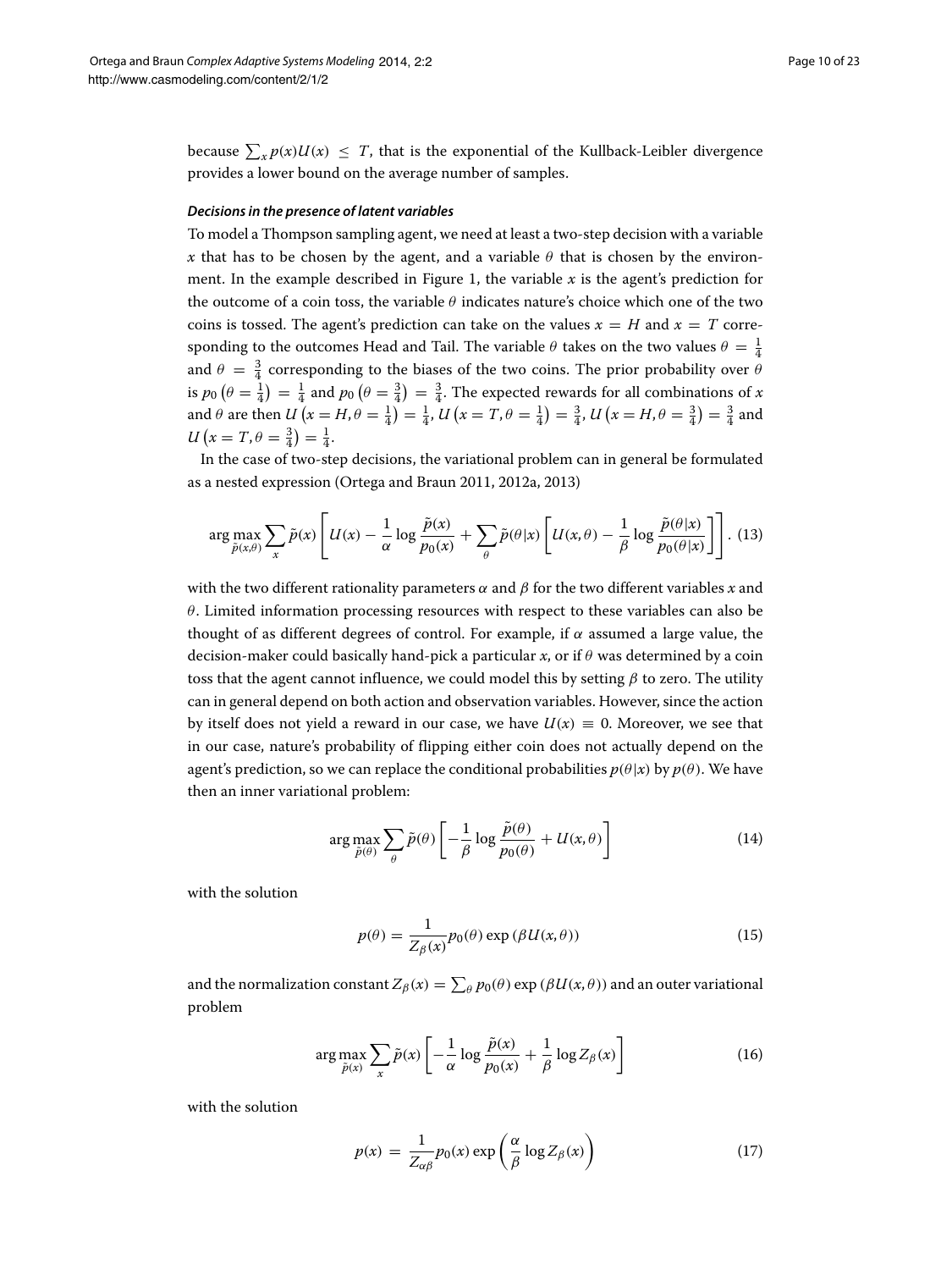and the normalization constant  $Z_{\alpha\beta} = \sum_x p_0(x) \exp\left(\frac{\alpha}{\beta} \log Z_\beta(x)\right)$  . From Equation [\(17\)](#page-9-0) we can derive both the perfectly rational decision-maker and the Thompson sampling agent. To simplify, we assume in the following that the agent has no prior preference for  $x$ , that is  $p_0(x) = U(x)$ .

The perfectly rational decision-maker is obtained in the limit  $\alpha \to \infty$  and  $\beta \to 0$ . If we first take the limit  $\lim_{\beta\to 0} \frac{1}{\beta} \log Z_\beta(x) \,=\, \sum_\theta p_0(\theta) U(x,\theta),$  a decision-maker with rationality *α* chooses *x* with probability

<span id="page-10-0"></span>
$$
p(x) = \frac{e^{\alpha \sum_{\theta} p_0(\theta)U(x,\theta)}}{Z_{\alpha\beta}}.
$$
\n(18)

The perfectly rational expected utility maximizer as depicted in Figure [1a](#page-6-0) is then obtained from Equation [\(18\)](#page-10-0) by taking the limit  $\alpha \to \infty$ .

In contrast, the Thompson sampling agent is obtained when  $\beta = \alpha$ . In this case, the choice probability for *x* is given by

<span id="page-10-1"></span>
$$
p(x) = \sum_{\theta} p_{0(\theta)} \frac{e^{\alpha U(x,\theta)}}{Z_{\alpha}(x)}.
$$
\n(19)

The resulting agent is a probabilistic superposition of agents that act optimally for any given  $\theta$  as depicted in Figure [1b](#page-6-0). It can be seen that in Equation [\(19\)](#page-10-1) and in Equation [\(18\)](#page-10-0) the order of the expectation operation and the (soft-)maximization operation are reversed.

Again we can interpret this formalism in terms of sampling complexity. Here we should accept a sample  $x \sim p_0(x)$  if it fulfils the criterion

$$
u \le \frac{e^{\alpha \frac{1}{\beta} \log Z_{\beta}(x)}}{e^{\alpha T}} = \left[\frac{Z_{\beta}(x)}{e^{\beta T}}\right]^{\frac{\alpha}{\beta}},\tag{20}
$$

where  $u \sim U[0; 1]$  and  $T \ge \max_x \max_{\theta} U(x, \theta)$ . From Equation [\(11\)](#page-8-0) we know that the ratio  $Z_{\beta}(x)/e^{\beta T}$  is the acceptance probability of  $\theta \sim p_0(\theta)$ . In order to accept one sample from *x*, we thus need to accept  $\frac{\alpha}{\beta}$  consecutive samples of  $\theta$ , with acceptance criterion

$$
u \le \frac{e^{\beta U(x,\theta)}}{e^{\beta T}} \tag{21}
$$

with  $u \sim U[0; 1]$  and *T* as set above. Since  $\alpha \gg \beta$  we can assume  $\alpha \approx N\beta$  with  $N \in \mathbb{N}$ , and we can see easily that the perfectly rational agent will require infinitely many *θ* samples ( $\alpha \rightarrow \infty$  and  $\beta \rightarrow 0$ ) to obtain one sample of *x*, whereas the Thompson sampling agent will only require a single sample  $(\alpha = \beta)$ . The Thompson sampling agent is therefore the agent that can solve the optimization problem of Equation [\(16\)](#page-9-1) for a given  $α$  with the least amount of samples. This can also be seen from Equation [\(18\)](#page-10-0), when doing the Monte Carlo approximation  $\sum_{\theta} p_0(\theta) U(x, \theta) \approx$  $\frac{1}{N} \sum_i U(x, \theta_i)$  by drawing *N* samples  $\theta_i \sim p_0(\theta_i)$ . For infinitely many samples, the average approximates the expectation, for a single sample we can rewrite Equation [\(18\)](#page-10-0) into Equation [\(19\)](#page-10-1). This sampling procedure also allows estimating the upper and lower bounds of the optimal utility (Tziortziotis et al. [2013\)](#page-21-13). Of course, the Thompson sam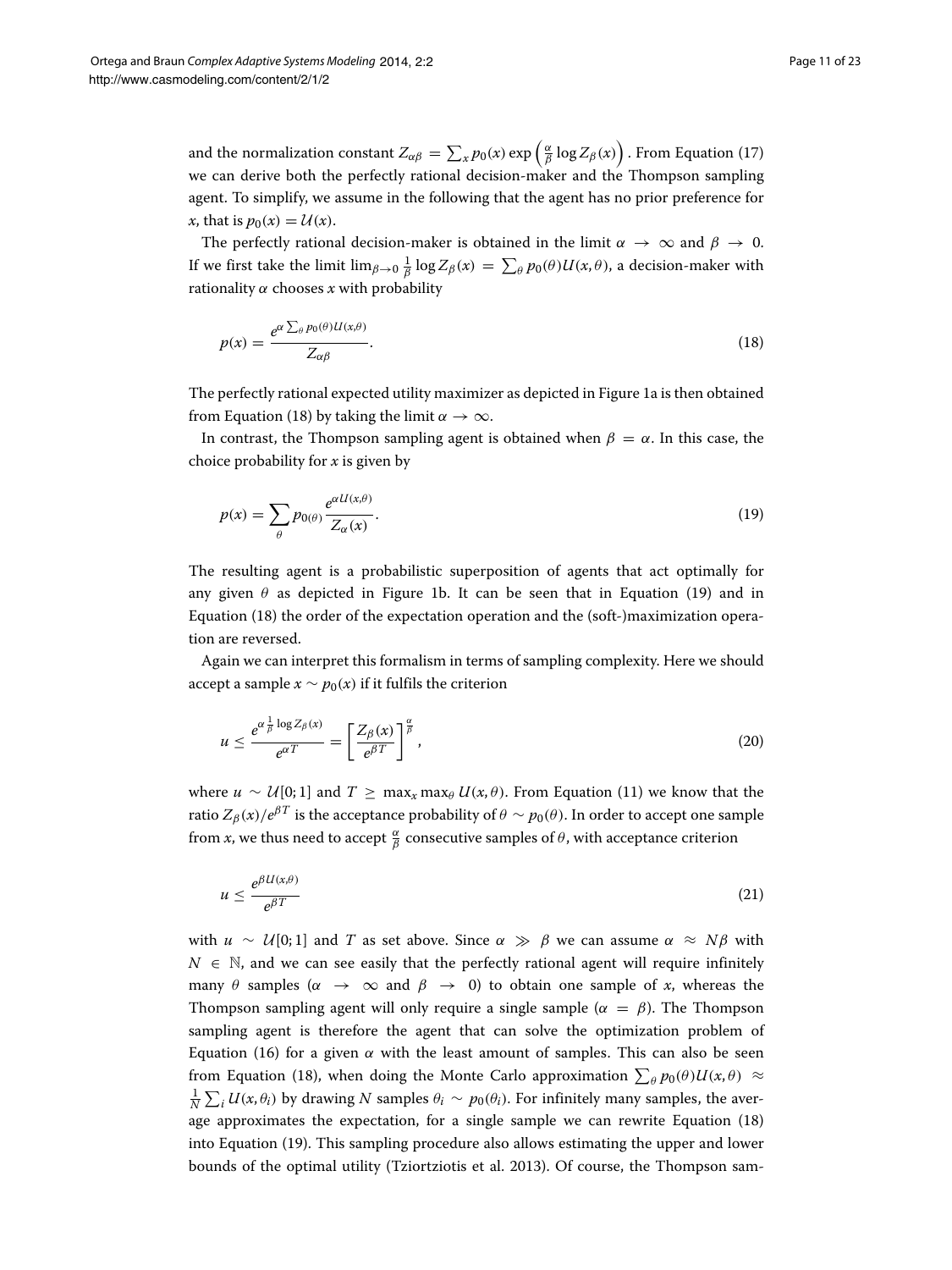pling agent will not achieve the same expected utility as the perfectly rational agent. But both agents can be considered optimal under particular information processing constraints.

# <span id="page-11-1"></span>**Causal induction**

<span id="page-11-0"></span>A generalized Thompson-sampling agent can be thought of as a probabilistic superposition of models  $\theta$ , where each model  $\theta$  is characterized by a likelihood model  $P(o_t | \theta, a_{\leq t}, o_{\leq t})$  and a policy model  $P(a_t | \theta, a_{\leq t}, o_{\leq t})$ . In previous applications we assumed that all models *θ* have the same causal structure, i.e. considering multivariate random variables  $a_t$  and  $o_t$ , we assumed that the same variables  $a_t$  are intervened for all  $\theta$  and the same causal model is used to predict the consequences of these interventions on the observational variables *ot*. However, this need not be the case. In principle, different models *θ* could represent different causal structures and suggest intervention of different variables. Such a setup can be used for causal induction as illustrated in the following example.

Imagine we are working on a medical treatment that involves two gene sites *X* and *Y*, each of which can be active or inactive. We encode the 'on' and 'off' states of *X* as  $X = x$  and  $X = \neg x$  and similarly  $Y = y$  and  $Y = \neg y$  to denote the 'on' and 'off' states of *Y*. Assume we are unsure about the causal mechanism between the two variables, that is we are unsure whether the activity of *X* influences the activity of *Y* or the other way around. Formally, we are interested in the explanatory power of two competing causal hypotheses: either 'X causes Y' ( $\Theta = \theta$ ) or 'Y causes X' ( $\Theta = \neg \theta$ ). Assume our goal is to have *Y* in an active state, but that it is much cheaper and easier to manipulate *X* instead of *Y*. This leaves us with the following policies. If *X* causes *Y* we prefer to manipulate *X*, because it is cheap and easy. If *Y* causes *X* we have no other choice, but to directly manipulate *Y*. When manipulating either gene, we can be 100% sure that the new state of the gene is set by us, but we only have a 50% chance that the state will be 'on'. Assume not manipulating either variable is not an option, because then both gene sites stay inactive. The question is how should we act if we do not know the causal dependency?

One of the main methods to deal with problems of causal inference is the framework of causal graphical models (Pearl [2000\)](#page-21-17). Given a graph that represents a causal structure, we can intervene this graph and ask questions about the probabilities of the variables in the graph. However, in causal induction we would like to discover the causal structure itself, that is we would like to do inference over a multitude of graphs representing different causal structures (Heckerman et al. [1999\)](#page-20-20). If one would like to represent the problem of causal discovery graphically, the main challenge is that the model  $\Theta$  is a random variable that controls the causal structure itself. However, as argued in (Ortega [2011\)](#page-21-22), this difficulty can be overcome by using a probability tree to model the causal structure over the random events. Probability trees can encode alternative causal realizations, and in particular alternative causal hypotheses (Shafer [1996\)](#page-21-23). For instance, Figure [2a](#page-12-0) encodes the probabilities and functional dependencies among the random random variables of the previous problem.

In a probability tree, each (internal) node is a causal mechanism; hence a path from the root node to one of the leaves corresponds to a particular sequential real-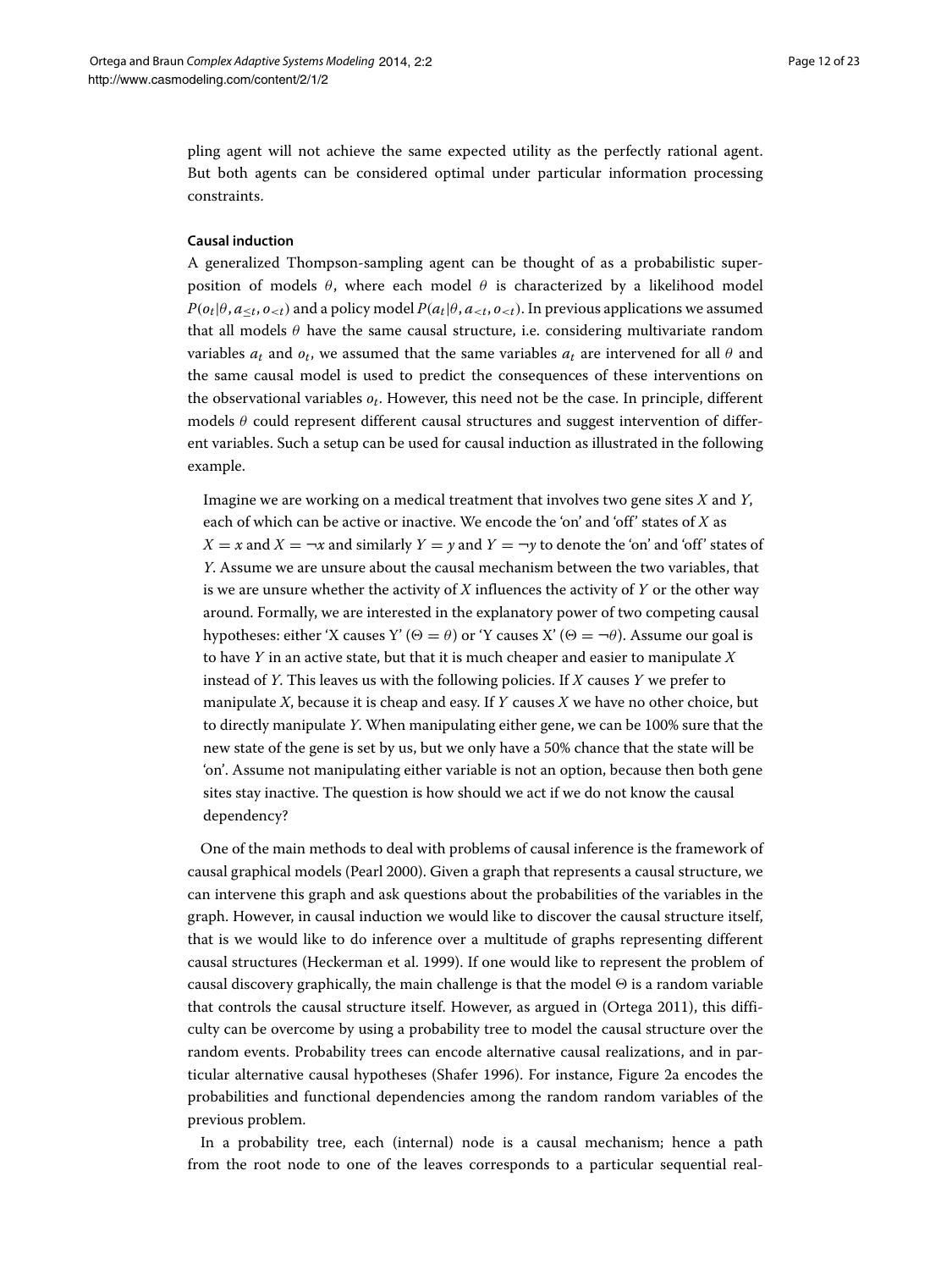

<span id="page-12-0"></span>ization of causal mechanisms. The logic underlying the structure of this tree is as follows:

- 1. Causal precedence: A node causally precedes its descendants. For instance, the root node corresponding to the sure event  $\Omega$  causally precedes all other nodes.
- 2. Resolution of variables: Each node resolves the value of a random variable. For instance, given the node corresponding to  $\Theta = \theta$  and  $X = \neg x$ , either  $Y = y$  will happen with probability  $P(y|\theta, \neg x) = \frac{1}{4}$  or  $Y = \neg y$  with probability  $P(\neg y | \theta, \neg x) = \frac{3}{4}.$
- 3. Heterogeneous order: The resolution order of random variables can vary across different branches. For instance, X precedes Y under  $\Theta = \theta$ , but Y precedes X under  $\Theta = \neg \theta$ . This is precisely how we model competing causal hypotheses.

While the probability tree represents the agent's subjective model explaining the order in which the random values are resolved, it does not necessarily correspond to the temporal order in which the events are revealed to us. So for instance, under hypothesis  $\Theta = \theta$ , the value of the variable *Y* might be revealed before *X*, even though *X* causally precedes *Y*; and the causal hypothesis  $\Theta$ , which precedes both *X* and *Y*, is never observed.

Consider a Thompson sampling agent that uses the beliefs outlined in Figure [2](#page-12-0) that runs a single experiment. The agent does so by first manipulating *X* and observing *Y*:

1. Manipulating X: First, the agent instantiates his random beliefs by sampling the value of  $\Theta$  from the prior:

$$
P(\Theta = \theta) = P(\Theta = \neg \theta) = \frac{1}{2}.
$$

Assume that the result is  $\theta$ . Treating  $\theta$  as if it was the true parameter, he proceeds to sample the action from  $P(X|\theta)$  given by

$$
P(X = x | \theta) = P(X = \neg x | \theta) = \frac{1}{2},
$$

as indicated in the left branch of the probability tree. Assume that outcome is <sup>x</sup>, and this is the action that the agent executes. Because of this, the agent has to update its beliefs first by intervening the probability tree for  $\hat{x}$  and second by conditioning on x. The intervention  $\hat{x}$  is carried out by replacing all the nodes in the tree that resolve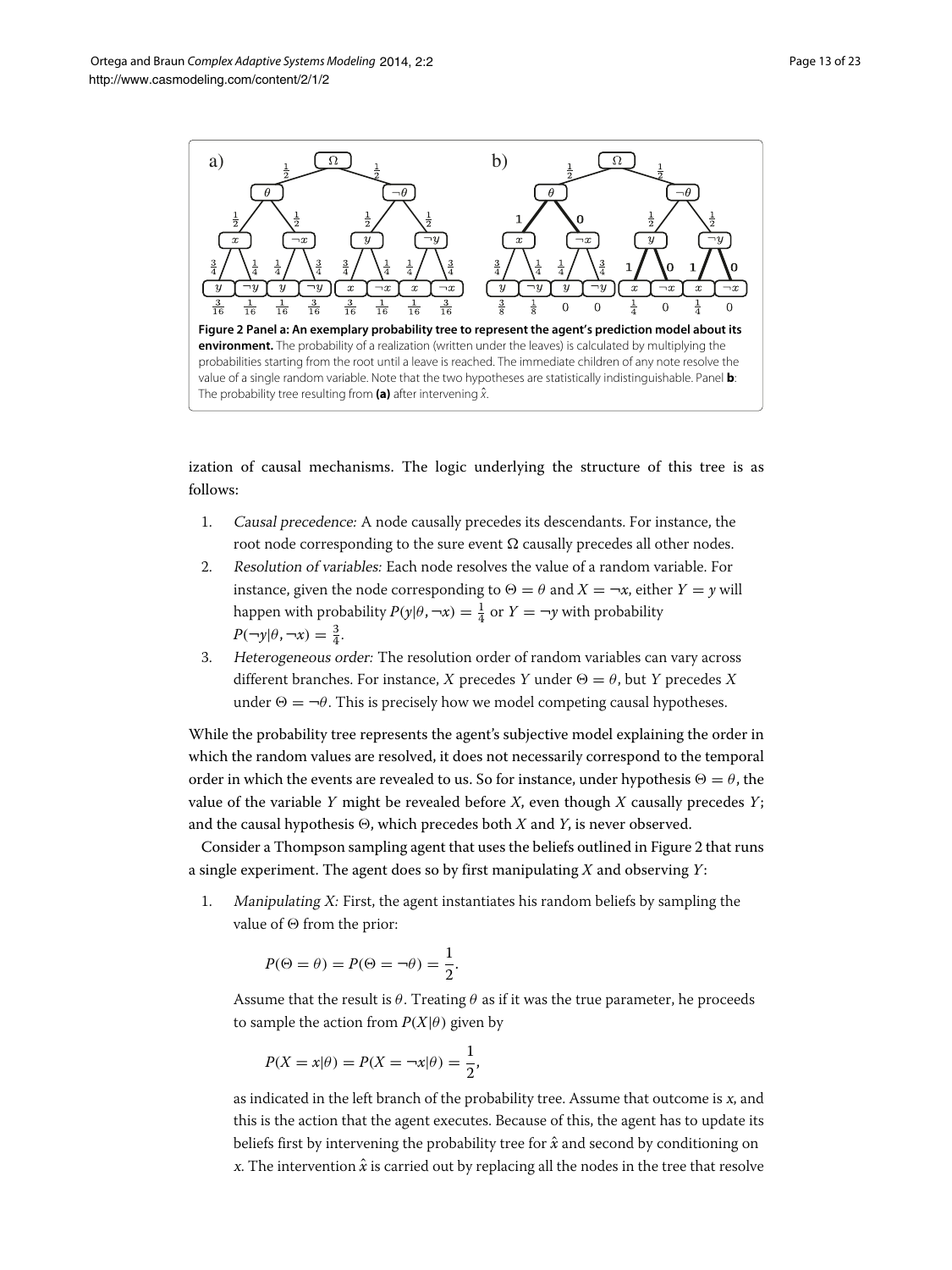the value of X with new nodes assigning probability one to x and zero to  $\neg x$ . Figure [2b](#page-12-0) illustrates the result of this intervention. The posterior is then given by

$$
P(\theta|\hat{x}) = \frac{P(\hat{x}|\theta)P(\theta)}{P(\hat{x}|\theta)P(\theta) + P(\hat{x}|\neg\theta)P(\neg\theta)} = \frac{1 \cdot \frac{1}{2}}{1 \cdot \frac{1}{2} + 1 \cdot \frac{1}{2}} = \frac{1}{2}.
$$

In other words, the agent has switched on  $X$ , and has so far learned nothing from this fact.

2. Observing Y: Now, the agent observes the activity of Y, and assume that it is active, i.e.  $Y = y$ . Then, the posterior beliefs of the agent are given as

$$
P(\theta|\hat{x}, y) = \frac{P(y|\theta, \hat{x})P(\hat{x}|\theta)P(\theta)}{P(y|\theta, \hat{x})P(\hat{x}|\theta)P(\theta) + P(\hat{x}|\neg\theta, y)P(y|\neg\theta)P(\neg\theta)}
$$
  
= 
$$
\frac{\frac{3}{4} \cdot 1 \cdot \frac{1}{2}}{\frac{3}{4} \cdot 1 \cdot \frac{1}{2} + 1 \cdot \frac{1}{2} \cdot \frac{1}{2}} = \frac{3}{5}.
$$

Since  $P(\theta) < P(\theta|\hat{x}, y)$ , the agent has gathered evidence favoring the hypothesis "X causes Y". This was only possible because the intervention introduced a statistical asymmetry among the two hypotheses that did not exist in the beginning. In comparison, if the action is not treated as an intervention, then the posterior is

$$
P(\theta|x,y) = \frac{P(y|\theta,x)P(x|\theta)P(\theta)}{P(y|\theta,x)P(x|\theta)P(\theta) + P(x|\neg\theta,y)P(y|\neg\theta)P(\neg\theta)}
$$
  
= 
$$
\frac{\frac{3}{4} \cdot \frac{1}{2} \cdot \frac{1}{2}}{\frac{3}{4} \cdot \frac{1}{2} \cdot \frac{1}{2} + \frac{3}{4} \cdot \frac{1}{2} \cdot \frac{1}{2}} = \frac{1}{2} = P(\theta),
$$

that is, the agent doesn't learn anything just from observing. This also highlights the importance of interventions (Box [1966\)](#page-20-21).

Naturally, multiple interventions and observations can be executed in consecution. In this case Thompson sampling is used in each time step to decide which policy model to use, which implies the decision which variables to intervene. Then, after the intervention, all variables are revealed simultaneously at every time step of the inference process. The update of the observational probabilities is done the same way as in the one step case, taking into account which variables were intervened. A simulation of the repeated Thompson sampling process for causal induction of our example system is shown in Figure [3.](#page-14-0) This very simple example contains the principles of causal induction using Thompson sampling. Of course, more complex causal structures require richer model classes as is customary in Bayesian modeling. But importantly, the essence of causal induction is already contained in our simple illustration.

# <span id="page-13-0"></span>**Discussion**

The main contribution of the present paper is to show in how far generalized Thompson sampling can be regarded as an optimal solution method for adaptive decision-making in the presence of information-processing constraints and how this framework can be extended to solve problems of causal induction. We previously proposed Equation [\(3\)](#page-3-0) as a *Bayesian rule for acting* in (Ortega and Braun [2010a,](#page-21-8) [2010b\)](#page-21-9) that optimally solves the adaptive coding problem for actions and observations. In practice, it is implemented by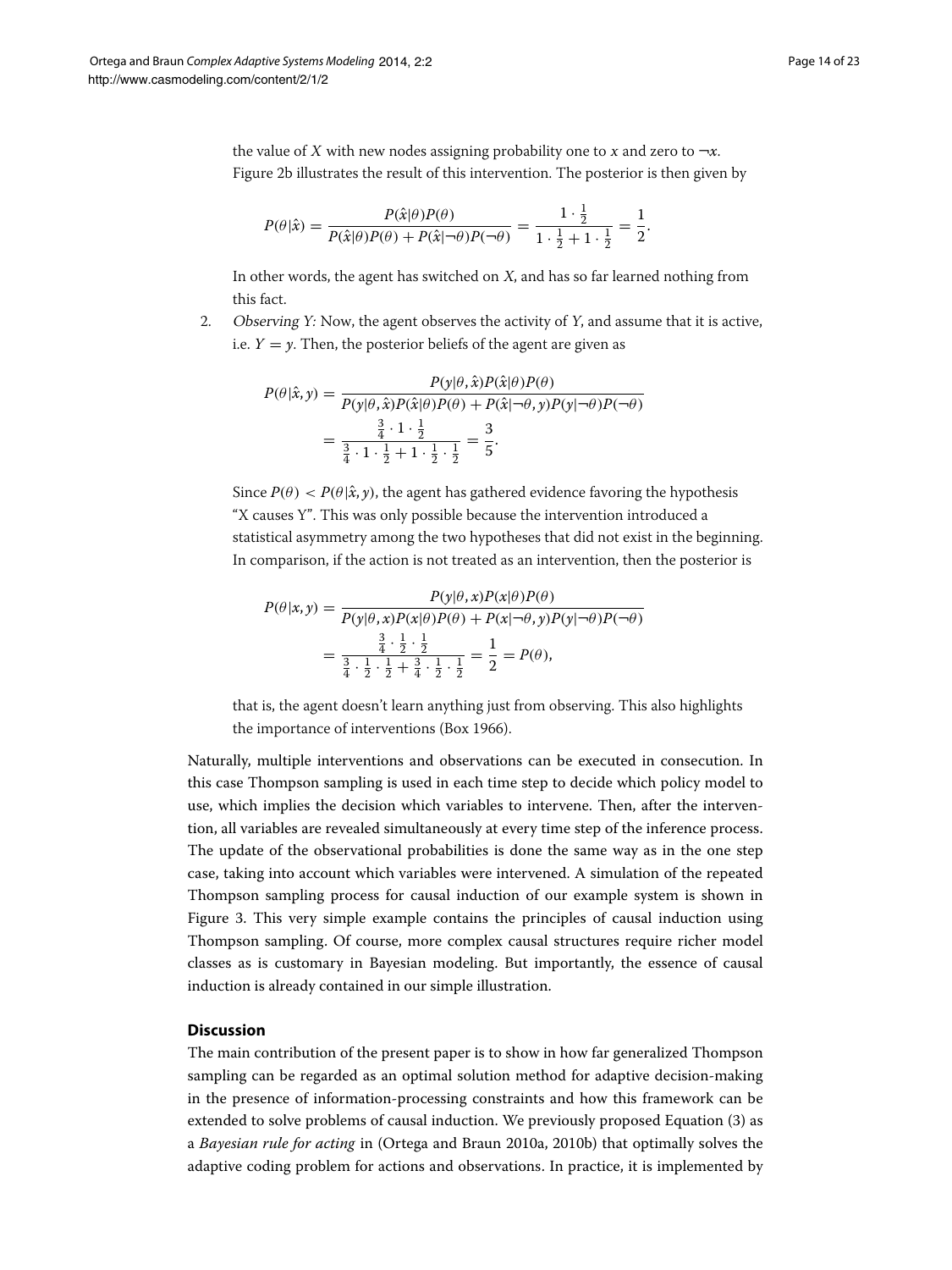

<span id="page-14-0"></span>sampling an environment parameter  $\theta_t$  for each time step from the posterior distribution  $P(\theta|\hat{a}_{< t}, o_{< t})$ , and then treating it as if it was the true parameter—that is, issuing the action  $a_t$  from  $P(a_t | \theta_t, a_{< t}, o_{< t})$ . This action-sampling method where beliefs are randomly instantiated was first proposed as a heuristic in (Thompson [1933\)](#page-21-0) and is now known as *Thompson sampling*. Importantly, this method can be generalized and applied to solve general sequential adaptive decision-making problems.

So far Thompson sampling has been mainly applied to multi-armed bandit problems. Multi-armed bandits can be represented by a parameter  $\theta$  that summarizes the statistical properties of the reward obtained for each lever. Reward distributions range from Bernoulli to Gaussian (with unknown mean and variance), and they can also depend on the particular context or state (Graepel et al. [2010;](#page-20-3) May and Leslie [2011;](#page-21-4) Granmo [2010;](#page-20-2) Scott [2010\)](#page-21-3). In particular, the work of (May and Leslie [2011\)](#page-21-4) and the work of (Granmo [2010\)](#page-20-2) prove asymptotic convergence of Thompson sampling. The performance of bandit algorithms has also been studied in terms of the rate of growth of the regret (Lai and Robbins [1995\)](#page-20-22), and recent bandit algorithms have been shown to match this lower bound (Cappé et al. [2013\)](#page-20-23), including Thompson sampling algorithms for Bernoulli bandits (Kaufmann et al. [2012\)](#page-20-6). Also, the work of (Chapelle and Li [2011\)](#page-20-4) presents empirical results that show Thompson sampling is highly competitive, matching or outperforming popular methods such as UCB (Lai and Robbins [1995;](#page-20-22) Auer et al. [2002\)](#page-19-2).

Another class of problems, where Thompson sampling has been applied in the past, are Markov decision processes (MDPs). MDPs can be represented by parameterizing the dynamics and reward distribution (model-based) (Strens [2000\)](#page-21-7) or by directly parameterizing the *Q-table* (model-free) (Dearden et al. [1998;](#page-20-9) Ortega and Braun [2010a\)](#page-21-8). The first approach samples a full description of an MDP, solves it for the optimal policy, and then issues the optimal action. This is repeated in each time step. The second approach avoids the computational overhead of solving for the optimal policy in each time step by directly doing inference on the Q-tables. Actions are chosen by picking the one having the highest Q-value for the current state. The same ideas can also be applied to solve adaptive control problems with linear system equations, quadratic cost functions and Gaussian noise (Braun and Ortega [2010\)](#page-20-10).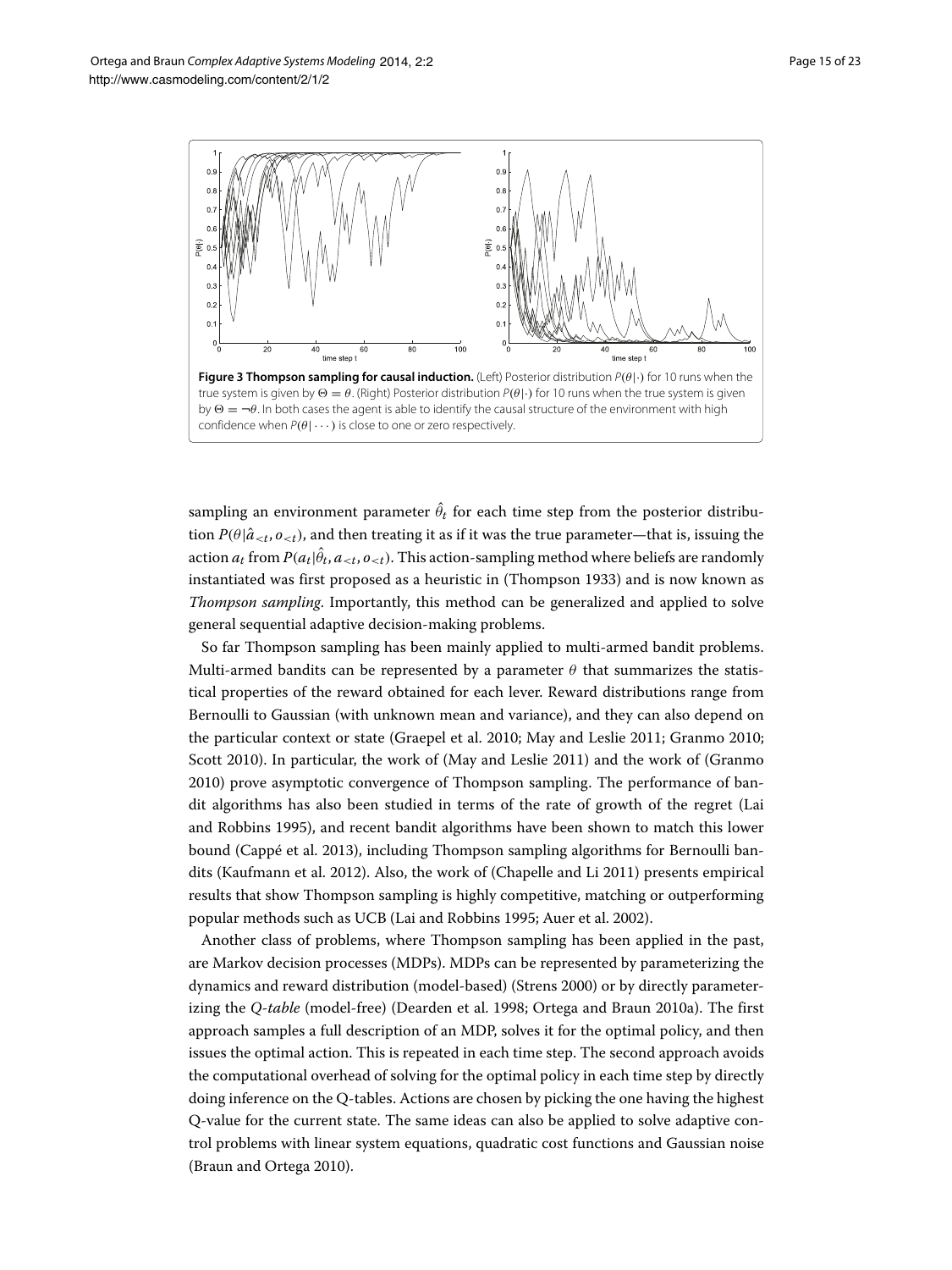### **Optimality**

While maximum expected utility is formally appealing as a principle for the construction of adaptive agents, its strict application is in practice often problematic. This is mainly due to two reasons:

- 1. Computational complexity. The computations required to find the optimal solution (for instance, the computational complexity of solving the Bellman optimality equations) are prohibitive in general and scale exponentially with the length of the horizon. The problem is tractable only in very special cases under assumptions that reduce the effective size of the problem.
- 2. Causal precedence of policy choice. The choice of the policy has to be made before the interaction with the environment starts. That is, an agent has to have a unique optimal policy before it has even interacted once with the environment. An optimal policy constructed by the maximum expected utility principle is therefore a very risky bet, as a lot of resources have to be spent before any evidence exists that the underlying model or prior is adequate.

Because of these two reasons, it is practically often impossible to apply the maximum expected utility principle. This has led to the development of theories of bounded rational decision-making that take the information processing limitations of decisionmakers into account. The modern study of bounded rationality was famously broached by Simon [\(1956,](#page-21-24) [1972,](#page-21-25) [1984\)](#page-21-26) and has since been extensively investigated in psychology (Gigerenzer and Selten [2001;](#page-20-24) Camerer [2003\)](#page-20-25), cognitive science (Howes et al. [2009;](#page-20-26) Janssen et al. [2011;](#page-20-27) Lewis et al.), economics (Aumann [1997;](#page-19-3) Rubinstein [1998;](#page-21-27) Kahneman [2003\)](#page-20-28), game theory (McKelvey and Palfrey [1995,](#page-21-28) [1998;](#page-21-29) Wolpert [2004\)](#page-22-2), political science (Jones [2003\)](#page-20-29), industrial organization (Spiegler [2011\)](#page-21-30), computer science and artificial intelligence research (Lipman [1995;](#page-21-31) Russell [1995;](#page-21-32) Russell and Subramanian [1995\)](#page-21-33). Different conceptions of bounded rationality are divided as to whether bounded rational behavior is thought to be fundamentally non-optimizing or whether it can be expressed as a (constrained) optimization problem and as to whether it involves any kind of meta-reasoning (Klein [2001\)](#page-20-30). While the variational formulation in the free energy can also be thought of as a constrained optimization problem, this optimization is only implicit in an agent that runs an anytime algorithm to obtain samples that directly optimize the original (unconstrained) utility function. The average number of samples that can be afforded is determined by an inverse temperature parameter, such that the search for the optimum is aborted after some time, thereby generating some kind of *satisficing* solution. The free energy formulation of bounded rationality also allows reinterpreting a wider research program that has investigated relative entropy as a particular cost function for control (Kappen [2005;](#page-20-31) Todorov [2006,](#page-21-34) [2009;](#page-21-35) Theodorou et al. [2010;](#page-21-36) Peters et al. [2010;](#page-21-37) Braun and Ortega [2011;](#page-20-32) Kappen et al. [2012\)](#page-20-33) and has inspired the formulation of optimal control problems as inference problems (Tishby and Polani [2011;](#page-21-38) Kappen et al. [2012;](#page-20-33) Rawlik et al. [2012\)](#page-21-39). In Section ["Deci](#page-5-3)[sion-making with limited resources"](#page-5-3) we have argued that Thompson sampling can be regarded as an instantiation of free energy optimizing bounded rationality requiring the minimal amount of samples of the latent variable  $\theta$  in the decision-making process determining the next action. An agent that follows such a Thompson sampling strategy randomly samples beliefs  $\theta$  and acts optimally with respect to these random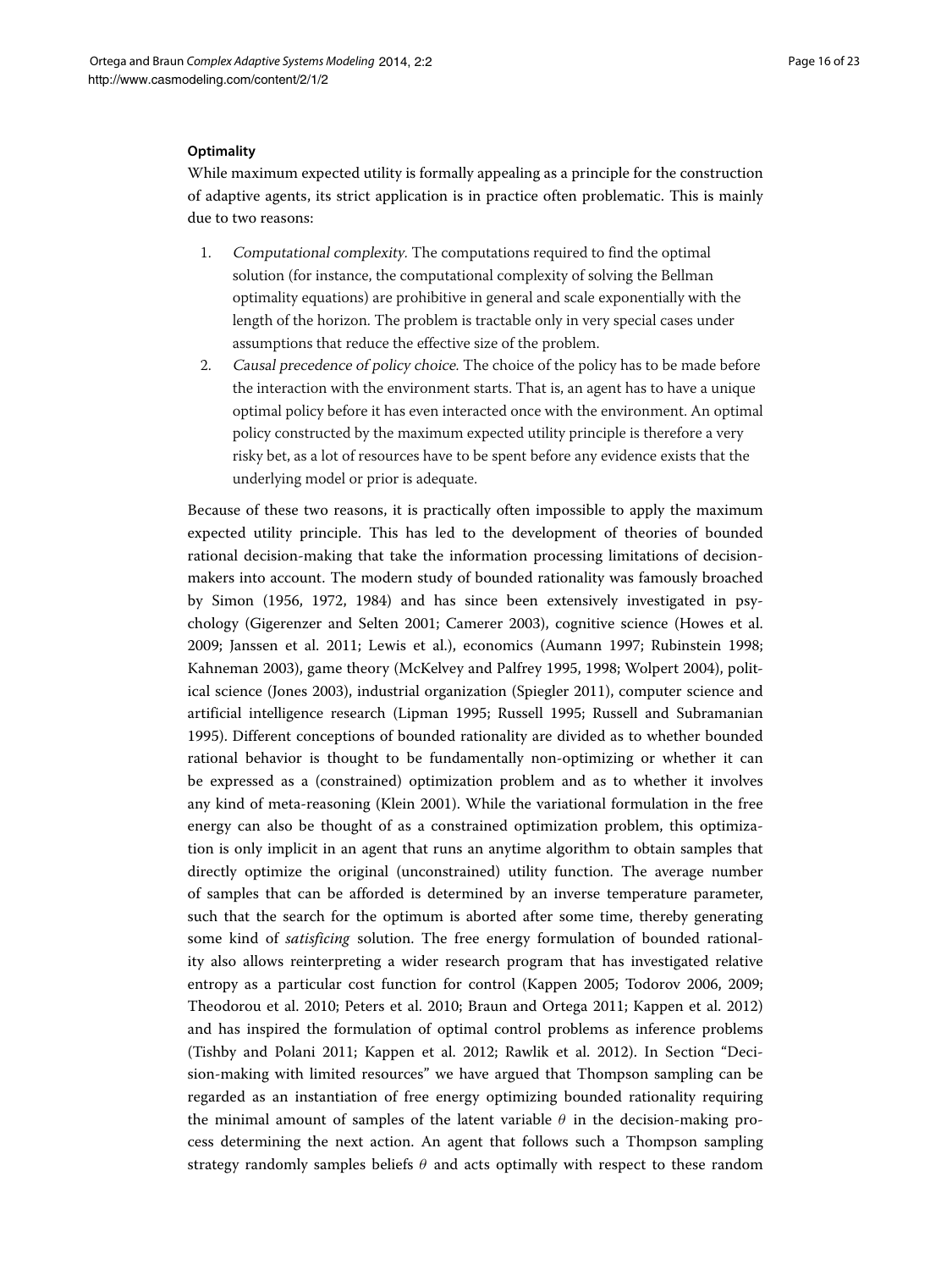beliefs. In contrast, a perfectly rational agent optimizes his utility over the entire belief tree.

Policy Uncertainty. Given a problem specification in terms of the predictive model and the utility function, we can think about policy uncertainty in terms of policy search methods. The task of a policy search method is to calculate a policy that approximates the optimal policy. More specifically, let  $\pi$  be a parameter in a set  $\Pi$  indexing the set of candidate policies  $P(a_t | \pi, a_{1:t-1}, o_{1:t-1})$  indexed by  $\theta \in \Theta$ . Then, in the most general *case, a policy search method returns a probability distribution P(π ) over representing the uncertainty over the optimal policy parameters.* If the algorithm solves the maximum expected utility problem, then the support of this distribution will exclusively cover the set of optimal policies  $\Pi^* \subset \Pi$ . Otherwise there remains uncertainty over the optimal policy parameters. However, many policy search methods do not explicitly deal with the uncertainty over the policy parameters. Some methods only return a point estimate *π*ˆ ∈ . For instance, reinforcement learning algorithms (Sutton and Barto [1998\)](#page-21-2) start from a randomly initialized point estimate  $\hat{\pi}_0$  of the optimal policy and then generate refined point estimates  $\hat{\pi}_1, \hat{\pi}_2, \hat{\pi}_3, \ldots$  in each time step  $t = 1, 2, 3, \ldots$  using the data provided by experience. In order to converge to the optimal policy, these algorithms have to deal with the exploration-exploitation trade-off. This means that the agents cannot just greedily act according to these point estimates; instead, they have to produce explorative actions as well, that is, actions that deviate from the current estimate of the optimal policy—for instance producing optimistic actions based on UCB (Lai and Robbins [1995;](#page-20-22) Auer et al. [2002\)](#page-19-2).

Crucially, when sampling actions from the predictive distribution, the policy index  $\pi$  is identical to the index *θ* that identifies a particular environment with the likelihood model  $P(o_t|a_{1:t-1}, o_{1:t-1})$ . By turning the reinforcement learning problem thus into an inference problem, the exploration-exploitation trade-off becomes a *bias-variance trade-off* (Geman et al. [1992\)](#page-20-34) in policy space. This highlights the essence of the explorationexploitation trade-off: any action issued by the agent has to respect the uncertainty over the policy parameter—otherwise they are biased. In particular, if the agent acts deterministically and greedily (i.e. it treats the estimate  $\hat{\pi}$  as if it were the true policy parameter) then it is overfitting the experience and introducing a bias; likewise, an agent that follows a stochastic policy introduces variance and will not produce the highest possible reward compared to the case when the optimal policy is known. An excessively stochastic agent therefore underfits its experience.

The operational distinction of having policy uncertainty has important algorithmic consequences. When there is policy uncertainty, the belief of the decision-maker is itself a random variable. This means that the very policy is undefined until the random variable is resolved. Hence, the computation of the optimal policy can be delayed and determined dynamically. It is precisely this fact that is (implicitly) exploited in popular reinforcement learning algorithms, and explicitly in the algorithms based on random beliefs. This is in stark contrast to the case when there is no policy uncertainty, where the policy is pre-computed and static. Another example where random beliefs play a crucial role is in *games with incomplete information* (Osborne and Rubinstein [1999\)](#page-21-40). Here, having incomplete information about the other player leads to a infinite hierarchy of metareasoning about the other player's strategy. To avoid this difficulty, Harsanyi introduced *Bayesian games* (Harsanyi [1967\)](#page-20-35). In a Bayesian game, incomplete knowledge is modeled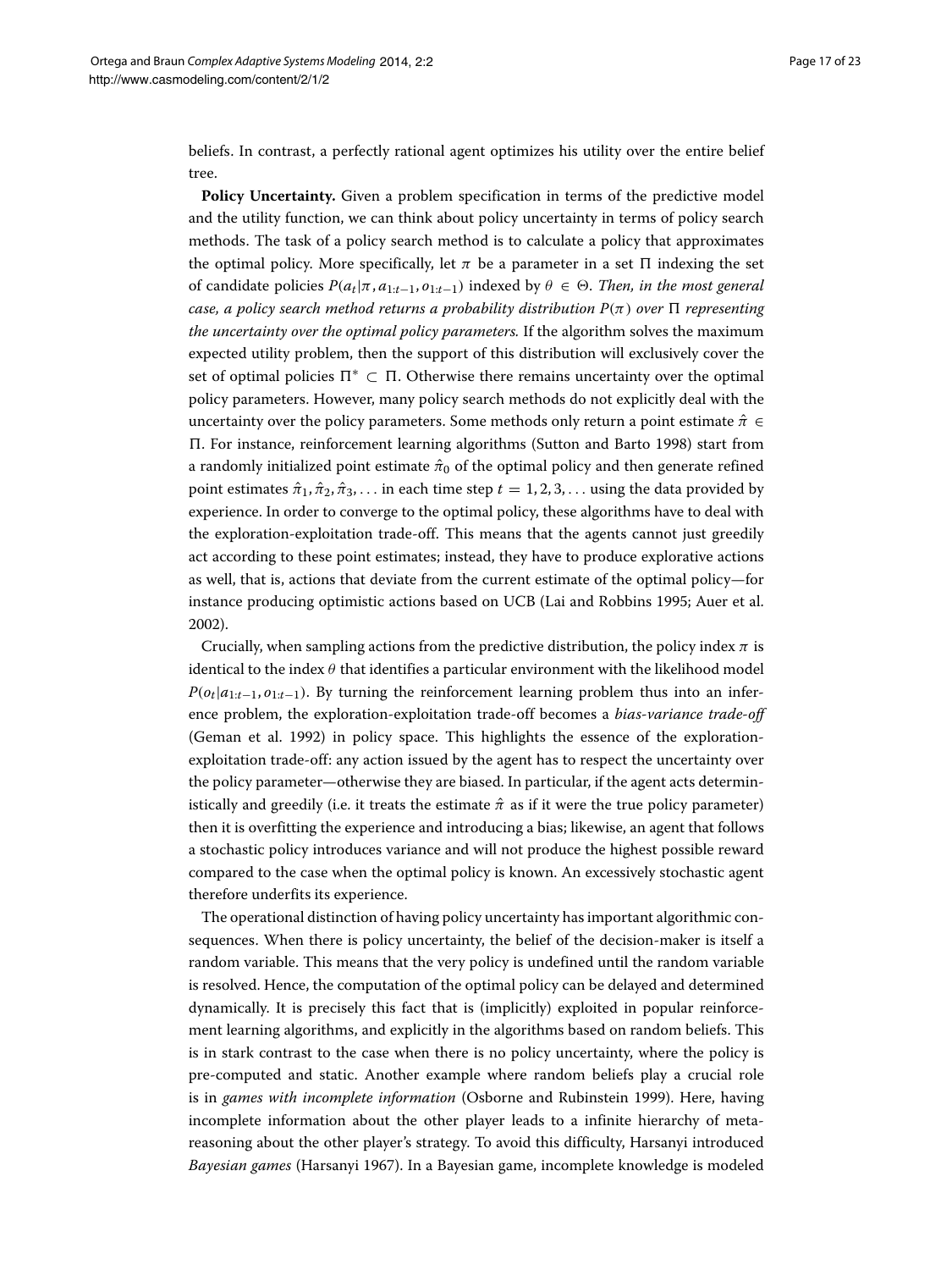by randomly instantiating the player's types, after which they choose their strategies optimally—thus eliminating the need for recurrent reasoning about the other players' strategy. Similarly, a Thompson sampling agent randomly instantiates his belief at every point in time and acts optimally with respect to this belief. An important consequence of this is that agents have uncertainty about their policy.

**Adaptive Coding.** The adaptive control problem can also be construed as an adaptive coding problem both for actions and observations (Ortega and Braun [2010b,](#page-21-9) [2012b\)](#page-21-41). The question then is: How can we construct a system *P* defined by  $P(o_t | \hat{a}_{\leq t}, o_{\leq t})$  and  $P(a_t|\hat{a}_{ such that its behavior is as close as possible to the custom-made system$  $P(o_t | \theta, \hat{a}_{\leq t}, o_{\leq t})$  and  $P(a_t | \theta, \hat{a}_{\leq t}, o_{\leq t})$  under any realization of  $Q_\theta$ ? Using the Kullback-Leibler divergence as a distance measure, we can formulate a variational problem in **Pr**, where **Pr** defines an input-output system trough a distribution over interaction sequences *a*1*o*1*a*2*o*<sup>2</sup> *...*, such that

$$
P := \arg\min_{\mathbf{R}} \left\{ \limsup_{t \to \infty} \sum_{\theta} P(\theta) \sum_{\tau=1}^{t} \left( D_m^{\alpha_{\tau}}(\mathbf{R}) + D_m^{\alpha_{\tau}}(\mathbf{R}) \right) \right\}
$$

with

$$
D_{\theta}^{a_t}(\mathbf{Pr}) = \sum_{\hat{a}_{
$$
D_{\theta}^{a_t}(\mathbf{Pr}) = \sum_{a_{\leq t}, o_{
$$
$$

In the case of observations, this is a well-known variational principle for Bayesian inference, as it describes a predictor that requires, on average, the least amount of extra bits to capture informational surprise stemming from the behavior of the environment. In the case of actions, the same principle can be harnessed to describe resourceful generation of actions in a way that requires random bits with minimum length on average, when trying to match the optimal policy most suitable for the unknown environment (MacKay [2003\)](#page-21-42). When thinking about the adaptive control problem in this way, the aim of the adaptive agent is simply to avoid surprise. The fact that each custom-built policy  $P(a_t | \theta, \hat{a}_{< t}, o_{< t})$ can be thought of as maximizing a utility in environment  $Q_{\theta}$  is not crucial, as this policy could also be given by a teacher's demonstration in the absence of an explicitly stated utility function. The avoidance of surprise of adaptive systems has recently been discussed in the context of active inference and the free energy principle (Friston [2009,](#page-20-36) [2010\)](#page-20-37).

# **Causality**

In Section ["Causal induction"](#page-11-1), we could demonstrate that generalized Thompson sampling can also be applied to the problem of causal induction, by designing policy and prediction models with different causal structures. This way generalized Thompson sampling can be used as a general method for causal induction that is Bayesian in nature. It is based on the idea of combining probability trees (Shafer [1996\)](#page-21-23) with interventions (Pearl [2000\)](#page-21-17) for predicting the behavior of a manipulated system with multiple causal hypotheses. Both the interventions and the constraints on the causal hypotheses introduce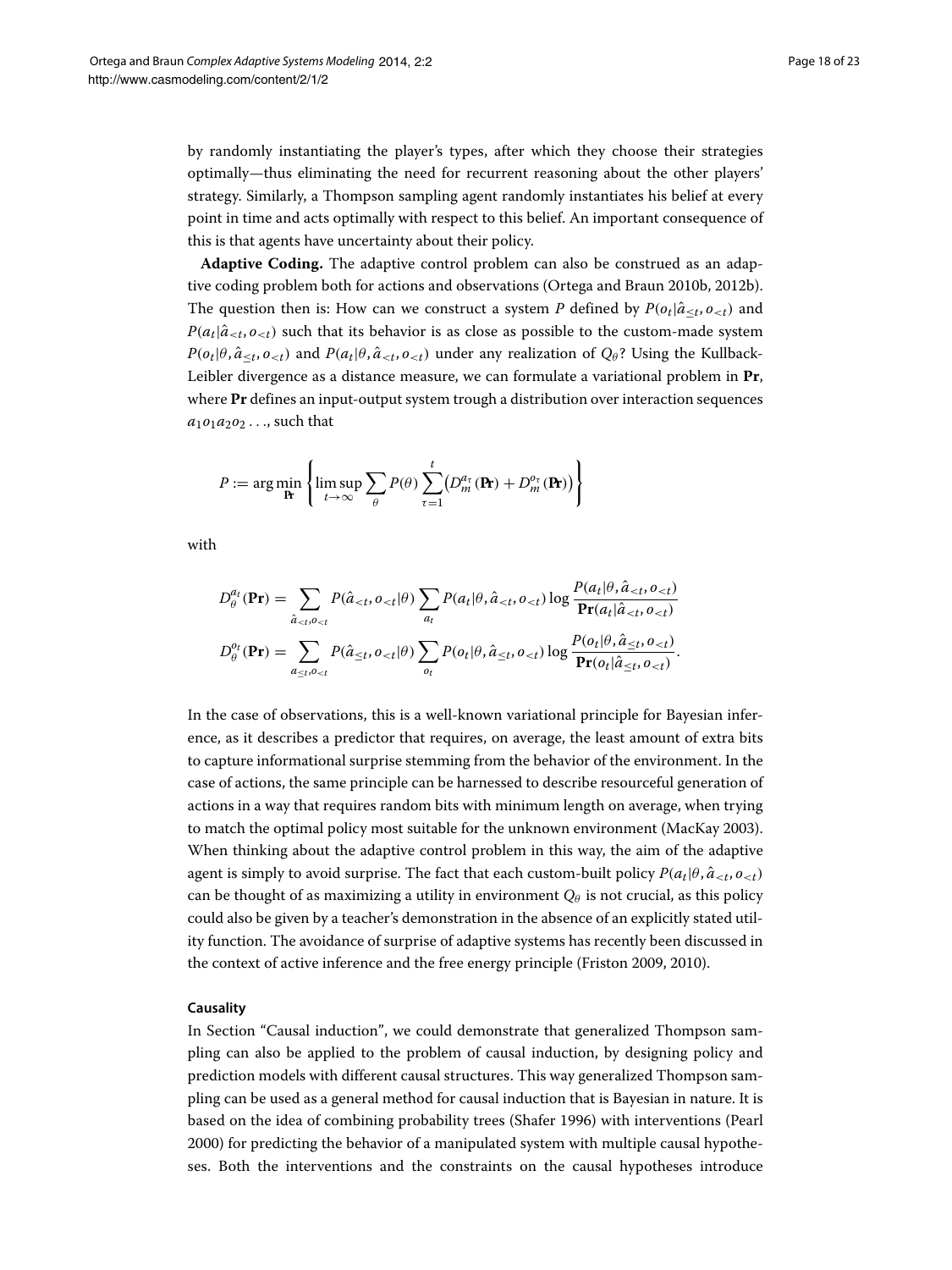statistical asymmetries that permit the extraction of causal information. Unlike frameworks that aim to extract causal information from observational data alone (Shimizu et al. [2006;](#page-21-43) Griffiths and Tenenbaum [2009;](#page-20-38) Janzing and Schölkopf [2010\)](#page-20-39), the proposed method is designed for agents that interact with their environment and use these interactions to discover causal relationships.

To construct the Bayes-causal solution [\(3\)](#page-3-0), we needed to treat actions as interventions. This raises the question about why this distinction was not made for deriving classical expected utility solutions. Since,

$$
P(a_t|a_{lt},o_{lt}) = \sum_{\theta} P(a_t|\theta,a_{lt},o_{lt})P(\theta|\hat{a}_{lt},o_{lt})
$$

$$
P(o_t|a_{lt},o_{lt}) = \sum_{\theta} P(o_t|\theta,a_{lt},o_{lt})P(\theta|\hat{a}_{lt},o_{lt}),
$$

determining the conditions boils down to analyzing when the equalities

$$
P(\theta|a_{  

$$
P(\theta|\hat{a}_{\leq t}, o_{
$$
$$

hold. Replacing both sides yields,

$$
\frac{P(\theta) \prod_{k=1}^{t} P(a_k | \theta, a_{< k}, o_{< k}) P(o_k | \theta, a_{< k}, o_{< k})}{\sum_{\theta'} P(\theta') \prod_{k=1}^{t} P(a_k | \theta', a_{< k}, o_{< k}) P(o_k | \theta', a_{< k}, o_{< k})}
$$
\n
$$
= \frac{P(\theta) \prod_{k=1}^{t} P(o_k | \theta, a_{< k}, o_{< k})}{\sum_{\theta'} P(\theta') \prod_{k=1}^{t} P(o_k | \theta', a_{< k}, o_{< k})}
$$

and we conclude that

 $P(a_k | \theta, a_{< k}, o_{< k}) = \delta_{\bar{a}_k}(a_k)$ ,

i.e. the actions have to be issued deterministically (but possibly history-dependent) from a unique policy. Intuitively speaking, this is because the operations of intervening and conditioning coincide when the random variables are deterministic.

### **Convergence**

There are important cases where random belief approaches can fail. Indeed, it is easy to devise experiments where having policy uncertainty converges exponentially slower (or does not converge at all) than the Bayes adaptive optimal policy. Consider, for example, two *k*-order Markov chains with only one observable state when applying *k* times the same action, but we do not know which action it is. For two possible actions and a uniform prior over the two possible environments the distribution over possible worlds stays uniform as long as no reward has been observed. Choosing actions randomly according to this distribution would require 2*<sup>k</sup>* actions to accidentally choose a sequence of the same action of length *k*. Thus, the Bayes adaptive optimal policy converges in time *k*, while the agent with policy uncertainty needs exponentially longer. A simple way to remedy this problem is, of course, to sample random beliefs only every *k* time steps (Strens [2000\)](#page-21-7). But this problem can be exacerbated in non-stationary environments. Take for instance, an increasing MDP with two actions and number of states  $k = \lceil 10\sqrt{t} \rceil$ , in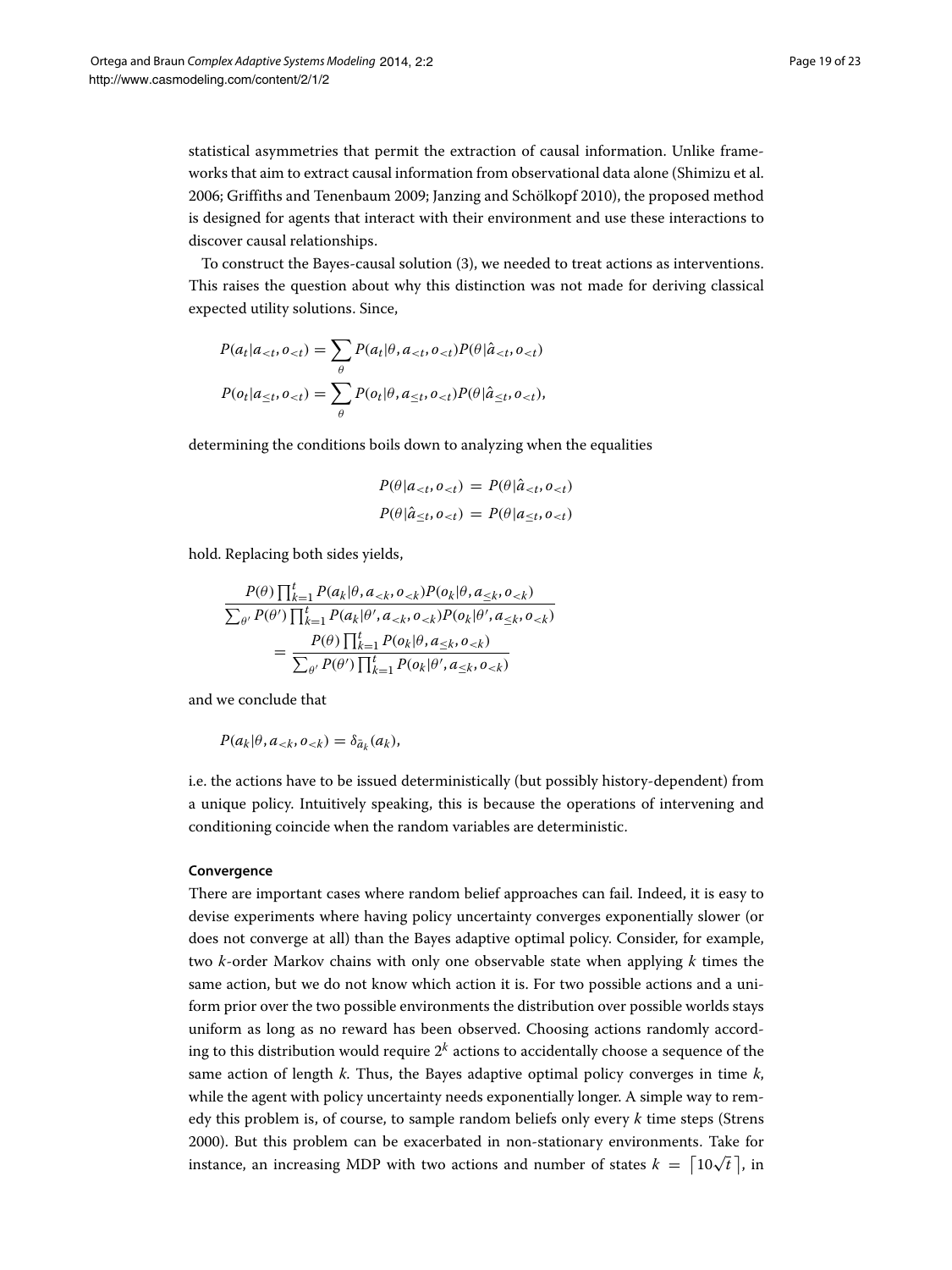which the optimal policy converges in 100 steps, while an agent with policy uncertainty would not converge at all in most realizations. Although (Ortega and Braun [2010b\)](#page-21-9) prove asymptotic convergence for general environments fulfilling a restrictive form of ergodicity condition, this condition needs to be weakened for the convergence proof to be applicable to most real problems. But it is clear that a form of ergodicity is required for an agent with policy uncertainty to be able to learn to act optimally. Intuitively, this means that an agent can only learn if the environment has temporally stable statistical properties.

# **Conclusion**

In this paper we have argued that Thompson sampling is a bounded rational strategy in decision-making that can be considered optimal under given information processing constraints. Thompson sampling agents have uncertainty over their policy, which is a natural phenomenon that arises whenever there are not enough computational resources to apply the maximum expected utility principle to single out a unique optimal policy. Having policy uncertainty effectively weakens the two assumptions of the maximum expected utility principle: the optimal policy can be chosen and refined during interactions, and the computational complexity is lower. We have shown that treating this uncertainty in a Bayesian way with actions as random variables that obey causal calculus naturally leads to Thompson sampling and its Bayesian generalization. This generalized Thompson sampling can be straightforwardly applied to the problem of causal induction. Maintaining and updating Bayesian probabilities is an optimally efficient way to deal with uncertainty—be it with respect to the policy or the environment (Ortega and Braun [2010a\)](#page-21-8). As these random-belief approaches can be derived simply from probability theory and causal calculus we suggest that they cannot only be regarded as heuristic approximations to optimal decision-making, but as principled solution methods in their own right.

#### **Endnote**

<sup>a</sup>Each custom-built policy  $P(a_t | \theta, a_{< t}, o_{< t})$  can be thought to maximize a utility function in its environment *θ*, but this is not essential—the policy could also just be given by a teacher's demonstration as in imitation learning (Schaal [1999\)](#page-21-44).

#### **Competing interests**

The authors declare that they have no competing interests.

#### **Authors' contributions**

DAB and PAO conceived the analysis and wrote the paper.

#### **Acknowledgements**

This study was supported by the DFG, Emmy Noether grant BR4164/1-1.

#### Received: 11 November 2013 Accepted: 17 February 2014 Published: 14 Mar 2014

#### **References**

<span id="page-19-1"></span>Agrawal S, Goyal N: **Analysis of Thompson sampling for the multi-armed bandit problem.** In JMLR: Workshop and Conference Proceedings vol 23 (2012) 39.1–39.26. 25th Annual Conference on Learning Theory; 2011.

<span id="page-19-0"></span>Asmuth J, Li L, Littman ML, Nouri A, Wingate D: **A Bayesian s+ in reinforcement learning.** In Proceedings of the Twenty-Fifth Conference on Uncertainty in Artificial Intelligence. UAI '09, Arlington, Virginia, United States: AUAI Press; 2009:19–26.

<span id="page-19-2"></span>Auer P, Cesa-Bianchi N, Fisher P: **Finite-time analysis of the multiarmed bandit problem.** Machine Learning 2002, **47:**235–256.

<span id="page-19-3"></span>Aumann RJ: **Rationality and bounded rationality.** Games and Econ Behavior 1997, **21**(1-2):2–14.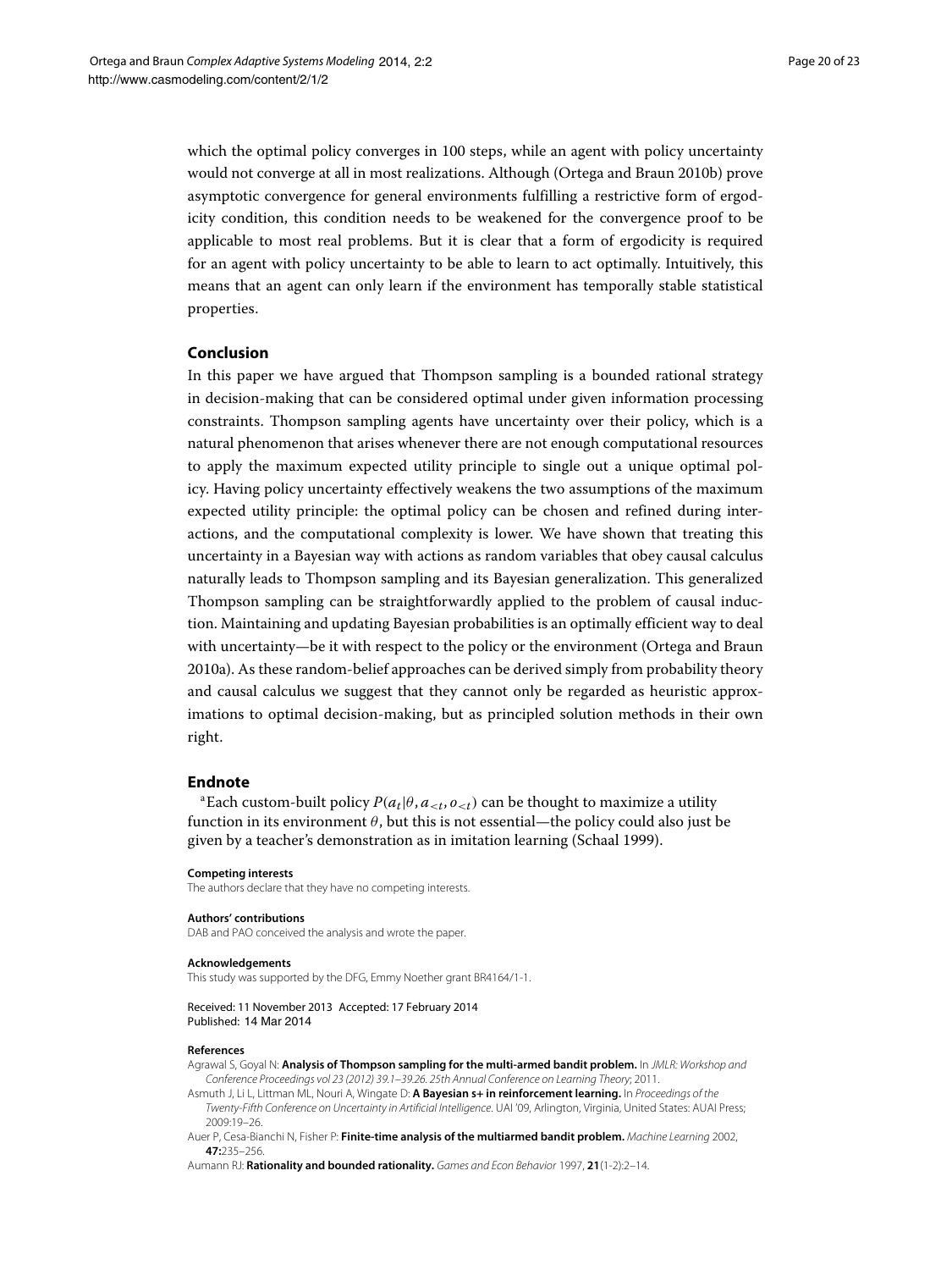<span id="page-20-21"></span>Box G: **Use and abuse of regression.** Technometrics 1966, **8**(4):625–629.

- <span id="page-20-10"></span>Braun DA, Ortega PA: **A minimum relative entropy principle for adaptive control in linear quadratic regulators.** In The 7th Conference on Informatics in Control, Automation and Robotics, Volume 3; 2010:103–108.
- <span id="page-20-32"></span>Braun DA, Ortega PA, Theodorou E, Schaal S: **Path integral control and bounded rationality.** In IEEE Symposium on Adaptive Dynamic Programming and Reinforcement Learning; 2011:202–209.
- <span id="page-20-8"></span>Bubeck S, Liu CY: **A note on the Bayesian regret of Thompson sampling with an arbitrary prior.** 2013. arXiv:1304.5758.
- <span id="page-20-25"></span>Camerer C: Behavioral Game Theory: Experiments in Strategic Interaction. Princeton: Princeton University Press; 2003.
- <span id="page-20-11"></span>Cao F, Ray S: **Bayesian hierarchical reinforcement learning.** In Neural Information Processing Systems 25 (NIPS); 2012.
- <span id="page-20-23"></span>Cappé O, Garivier A, Maillard OA, Munos R, Stoltz G: **Kullback-Leibler upper confidence bounds for optimal sequential allocation.** Ann Stat 2013, **41**(3):1516–1541.
- <span id="page-20-4"></span>Chapelle O, Li L: **An empirical evaluation of Thompson sampling.** In NIPS; 2011:2249–2257.
- <span id="page-20-9"></span>Dearden R, Friedman N, Russell S: **Bayesian Q-learning.** In AAAI '98/IAAI '98: Proceedings of the fifteenth national/tenth conference on Artificial intelligence/Innovative applications of artificial intelligence. Menlo Park, CA, US: American Association for Artificial Intelligence; 1998:761–768.
- <span id="page-20-12"></span>Dimitrakakis C: **Monte-Carlo utility estimates for Bayesian reinforcement learning.** In IEEE Conference on Decision and Control; 2013.
- <span id="page-20-13"></span>Dimitrakakis C, Tziortziotis N: **ABC reinforcement learning.** In Proceedings of The 30th International Conference on Machine Learning; 2013:684–692.
- <span id="page-20-16"></span>Duff M: **Optimal learning: computational procedures for bayes-adaptive markov decision processes.** PhD thesis 2002. [Director-Andrew Barto].
- <span id="page-20-36"></span>Friston K: **The free-energy principle: a rough guide to the brain?** Trends in Cognitive Science 2009, **13:**293–301. Friston K: **The free-energy principle: a unified brain theory?** Nat Rev Neurosci 2010, **11:**127–138.
- <span id="page-20-37"></span><span id="page-20-34"></span>Geman S, Bienenstock E, Doursat R: **Neural networks and the bias/variance dilemma.** Neural Comput 1992, **4:**1–58. Gigerenzer G, Selten R: Bounded Rationality: The Adaptive Toolbox. Cambridge, MA: MIT Press; 2001.
- <span id="page-20-24"></span><span id="page-20-0"></span>Gittins J: **Bandit processes and dynamic allocation indices.** J R Stat Soc Ser B, Methodological 1979, **41:**148-177.
- <span id="page-20-17"></span>Glymour C, Spirtes P, Scheines R: Causation, Prediction, and Search, 2nd edition. Cambridge, Massachusetts, USA: MIT Press; 2000.
- <span id="page-20-3"></span>Graepel T, Quiñonero Candela J, Borchert T, Herbrich R: **Web-scale Bayesian click-through rate prediction for sponsored search advertising in Microsoft's Bing search engine.** In Proceedings of the Twenty-Seventh International Conference on Machine Learning; 2010:25–26.
- <span id="page-20-1"></span>Granmo OC: **A Bayesian learning automaton for solving two-armed bernoulli bandit problems.** In Proceedings of the 2008 Seventh International Conference on Machine Learning and Applications: ICMLA '08; 2008:23–30.
- <span id="page-20-2"></span>Granmo OC: **Solving two-armed Bernoulli bandit problems using a Bayesian learning automaton.** Int J Intell Comput Cybernetics 2010, **3**(2):207–234.
- <span id="page-20-5"></span>Granmo OC, Glimsdal S: **Accelerated Bayesian learning for decentralized two-armed bandit based decision making with applications to the Goore game.** Applied intelligence 2013, **38**(4):479–488.
- <span id="page-20-38"></span>Griffiths TL, Tenenbaum JB: **Theory-based causal induction.** Psychological Rev 2009, **116:**661–716.
- <span id="page-20-35"></span><span id="page-20-20"></span>Harsanyi J: **Games with incomplete information played by "Bayesian" players.** Management Sci 1967, **14**(3):159–182. Heckerman D, Meek C, Cooper G: **A Bayesian approach to causal discovery.** Computation, causation, and discovery 1999, **19:**141–166.
- <span id="page-20-26"></span>Howes A, Lewis RL, Vera A: **Rational adaptation under task and processing constraints: implications for testing theories of cognition and action.** Psychological Rev 2009, **116**(4):717–751.

<span id="page-20-15"></span>Hutter M: Universal Artificial Intelligence: Sequential Decisions based on Algorithmic Probability. Berlin: Springer; 2004. Janssen CP, Brumby DP, Dowell J, Chater N, Howes A: **Identifying optimum performance trade-offs using a**

- <span id="page-20-27"></span>**cognitively bounded rational analysis model of discretionary task interleaving.** Topics in Cognitive Sci 2011, **3:**123–139.
- <span id="page-20-39"></span>Janzing D, Schölkopf B: **Causal inference using the algorithmic Markov condition.** IEEE Trans Inf Theor 2010, **56**(10):5168–5194.
- <span id="page-20-18"></span>Jaynes E: **Entropy and search theory.** In Maximum entropy and Bayesian methods in inverse problems. Heidelberg: Springer-Verlag; 1985.
- <span id="page-20-29"></span>Jones BD: **Bounded rationality and political science: lessons from public administration and public policy.** J Public Administration Res Theory 2003, **13**(4):395–412.
- <span id="page-20-28"></span>Kahneman D: **Maps of bounded rationality: psychology for behavioral economics.** Am Econ Rev 2003, **93**(5):1449–1475.
- <span id="page-20-31"></span>Kappen H: **A linear theory for control of non-linear stochastic systems.** Phys Rev Lett 2005, **95:**200201.
- <span id="page-20-33"></span>Kappen H, Gómez V, Opper M: **Optimal control as a graphical model inference problem.** Machine Learn 2012, **1:**1–11.
- <span id="page-20-6"></span>Kaufmann E, Korda N, Munos R: **Thompson sampling: an asymptotically optimal finite-time analysis.** In ALT, Volume 7568 of, Lecture Notes in Computer Science. Edited by Bshouty NH, Stoltz G, Vayatis N, Zeugmann T. Heidelberg,
- <span id="page-20-19"></span>Germany: Springer; 2012:199–213. Keller G: Equilibrium States in Ergodic Theory. London Mathematical Society Student Texts: Cambridge Univeristy Press; 1998.
- <span id="page-20-30"></span>Klein G: **The fiction of optimization.** In Bounded rationality: The adaptive toolbox. Edited by Gigerenzer G, Selten R. Cambridge, Massachusetts, USA: MIT Press; 2001.
- <span id="page-20-7"></span>Korda N, Kaufmann E, Munos R: **Thompson sampling for 1-dimensional exponential family bandits.** In Advances in Neural Information Processing Systems; 2013:1448–1456.
- <span id="page-20-22"></span>Lai T, Robbins H: **Asymptotically efficient adaptive allocation rules.** Adv Appl Math 1995, **6:**4–22.
- <span id="page-20-14"></span>Legg S: **Machine super intelligence.** PhD thesis, Department of Informatics, University of Lugano 2008.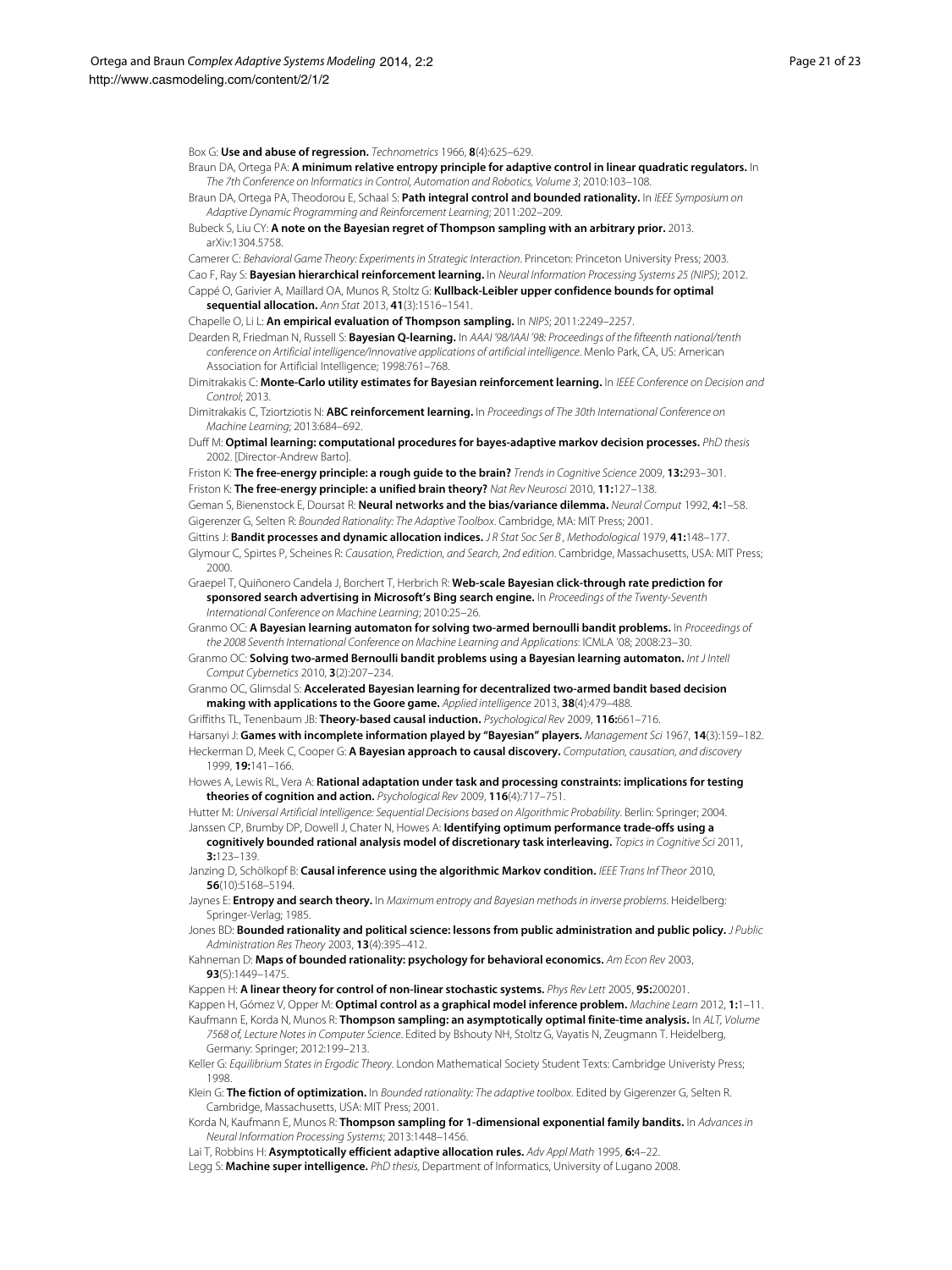Lewis R, Howes A, Singh S: **Computational rationality: linking mechanism and behavior through bounded utility maximization.** Topics in Cognitive Science 2014, (in press).

<span id="page-21-42"></span><span id="page-21-31"></span>Lipman B: **Information processing and bounded rationality: a survey.** Canadian J Econ 1995, **28:**42–67. MacKay D: Information Theory, Inference, and Learning Algorithms. Cambridge, UK: Cambridge University Press; 2003.

<span id="page-21-16"></span><span id="page-21-4"></span>Martin J: Bayesian Decision Problems and Markov Chains: Publications in Operations Research, Wiley; 1967. May B, Leslie D: **Simulation studies in optimistic Bayesian sampling in contextual-bandit problems.** In Technical Report 11:02. Statistics Group, Department of Mathematics, Bristol, UK: University of Bristol; 2011.

<span id="page-21-5"></span>May BC, Korda N, Lee A, Leslie DS: **Optimistic Bayesian sampling in contextual-bandit problems.** J Mach Learn Res 2012, **98888:**2069–2106.

<span id="page-21-29"></span><span id="page-21-28"></span><span id="page-21-14"></span>Mckelvey R, Palfrey TR: **Quantal response equilibria for extensive form games.** Experimental Econ 1998, **1:**9–41. McKelvey RD, Palfrey TR: **Quantal response equilibria for normal form games.** Games and Econ Behavior 1995, **10:**6–38. Mellor J, Shapiro J: **Thompson sampling in switching environments with Bayesian online change point detection.** 2013. arXiv:1302.3721.

<span id="page-21-18"></span>Ortega PA: **A unified framework for resource-bounded autonomous agents interacting with unknown environments.** PhD thesis, Department of Engineering, University of Cambridge, UK 2011a.

<span id="page-21-22"></span><span id="page-21-8"></span>Ortega PA: **Bayesian causal induction.** In NIPS Workshop on Philosophy and Machine Learning, Granada, 2011. Ortega PA, Braun DA: **A Bayesian rule for adaptive control based on causal interventions.** In Proceedings of the third conference on general artificial intelligence. Paris, France: Atlantis Press; 2010a.

<span id="page-21-9"></span>Ortega PA, Braun DA: **A minimum relative entropy principle for learning and acting.** J Artif Intell Res 2010b, **38:**475–511.

<span id="page-21-20"></span>Ortega PA, Braun DA: **A conversion between utility and information.** In Proceedings of the Third Conference on Artificial General Intelligence. Paris, France: Atlantis Press; 2010c:115–120.

<span id="page-21-19"></span>Ortega PA, Braun DA: **Information, utility and bounded rationality.** In Lecture notes on artificial intelligence, Volume 6830. Heidelberg, Germany: Springer-Verlag; 2011:269–274.

<span id="page-21-10"></span>Ortega PA, Braun DA: **Free energy and the generalized optimality equations for sequential decision making.** In European Workshop for Reinforcement Learning. Edinburgh, UK; 2012a.

<span id="page-21-41"></span>Ortega PA, Braun DA: **Adaptive coding of actions and observations.** NIPS Workshop on Information in Perception and Action 2012b.

<span id="page-21-15"></span>Ortega PA, Braun DA: **Thermodynamics as a theory of decision-making with information-processing costs.** Proc R Soc A: Mathematical, Physical and Engineering Science 2013, **469:**2153.

<span id="page-21-11"></span>Osband I, Russo D, Roy BV: **(More) efficient reinforcement learning via posterior sampling.** In Advances in Neural Information Processing Systems; 2013:3003–3011.

<span id="page-21-40"></span>Osborne MJ, Rubinstein A: A Course in Game Theory. Cambridge, Massachusetts, USA: MIT Press; 1999.

<span id="page-21-17"></span>Pearl J: Causality: Models, Reasoning, and Inference. Cambridge, UK: Cambridge University Press; 2000.

<span id="page-21-37"></span>Peters J, Mülling K, Altun Y: **Relative entropy policy search.** In AAAI; 2010.

<span id="page-21-39"></span>Rawlik K, Toussaint M, Vijayakumar S: **On stochastic optimal control and reinforcement learning by approximate inference.** In Proceedings of Robotics: Science and Systems. Sydney, Australia; 2012.

<span id="page-21-27"></span>Rubinstein A: Modeling Bounded Rationality. Cambridge, Massachusetts, USA: MIT Press; 1998. Russell S: **Rationality and Intelligence.** In Proceedings of the Fourteenth International Joint Conference on Artificial

<span id="page-21-32"></span>Intelligence. Edited by Mellish C. Englewood Cliffs, New Jersey, USA: Prentice-Hall; 1995:950–957.

<span id="page-21-1"></span>Russell S, Norvig P: Artificial Intelligence: A Modern Approach, 1st edition. Prentice-Hall: Englewood Cliffs, NJ; 1995. Russell S, Subramanian D: **Provably bounded-optimal agents.** J Artif Intell Res 1995, **3:**575–609.

<span id="page-21-33"></span><span id="page-21-6"></span>Russo D, Roy BV: **Learning to optimize via posterior sampling.** 2013. arXiv:abs/1301.2609.

<span id="page-21-44"></span>Schaal S: **Is imitation learning the route to humanoid robots?** Trends in cognitive sciences 1999, **3**(6):233–242.

<span id="page-21-3"></span>Scott S: **A modern Bayesian look at the multi-armed bandit.** Applied Stochastic Models in Business and Industry 2010, **26:**639–658.

<span id="page-21-23"></span>Shafer G: The Art of Causal Conjecture. Cambridge, Massachusetts, USA: MIT Press; 1996.

<span id="page-21-43"></span>Shimizu S, Hoyer PO, Hyvärinen A, Kerminen A: **A Linear Non-Gaussian Acyclic Model for Causal Discovery.** J Mach Learn Res 2006, **7:**2003–2030.

<span id="page-21-24"></span>Simon HA: **Rational choice and the structure of the environment.** Psychological Rev 1956, **63**(2):129–138.

<span id="page-21-25"></span>Simon HA: **Theories of bounded rationality.** In Decision and Organization. Edited by McGuire CB, Radner R. Amsterdam: North-Holland Publishing; 1972:161–176.

<span id="page-21-26"></span>Simon H A: Models of Bounded Rationality. Cambridge. Cambridge. Massachusetts, USA: MIT Press: 1984.

<span id="page-21-30"></span>Spiegler R: Bounded Rationality and Industrial Organization. Oxford: Oxford University Press; 2011.

<span id="page-21-21"></span>Stone L: Theory of Optimal Search. New York: Academic Press; 1998.

<span id="page-21-7"></span>Strens M: **A Bayesian framework for reinforcement learning.** In Proceedings of the Seventeenth International Conference on Machine Learning; 2000.

<span id="page-21-2"></span>Sutton R, Barto A: Reinforcement Learning: An Introduction. Cambridge, MA: MIT Press; 1998.

<span id="page-21-36"></span>Theodorou E, Buchli J, Schaal S: **A generalized path integral approach to reinforcement learning.** J Mach Learn Res 2010, **11:**3137–3181.

<span id="page-21-0"></span>Thompson WR: **On the likelihood that one unknown probability exceeds another in view of the evidence of two samples.** Biometrika 1933, **25**(3/4):285–294.

<span id="page-21-38"></span>Tishby N, Polani D: **Information theory of decisions and actions.** In Perception-reason-action cycle: Models, algorithms and systems. Edited by Vassilis T Hussain. Heidelberg: Springer-Verlag; 2011:601–636.

<span id="page-21-34"></span>Todorov E: **Linearly solvable Markov decision problems.** In Advances in Neural Information Processing Systems, Volume 19; 2006:1369–1376.

<span id="page-21-35"></span>Todorov E: **Efficient computation of optimal actions.** Proceedings of the National Academy of Sciences USA 2009, **106:**11478–11483.

<span id="page-21-12"></span>Tziortziotis N, Dimitrakakis C, Blekas K: **Cover tree Bayesian reinforcement learning.** 2013a. arXiv: 1305.1809.

<span id="page-21-13"></span>Tziortziotis N, Dimitrakakis C, Blekas K: **Linear Bayesian reinforcement learning.** In Proceedings of the Twenty-Third international joint conference on Artificial Intelligence: AAAI Press; 2013:1721–1728.